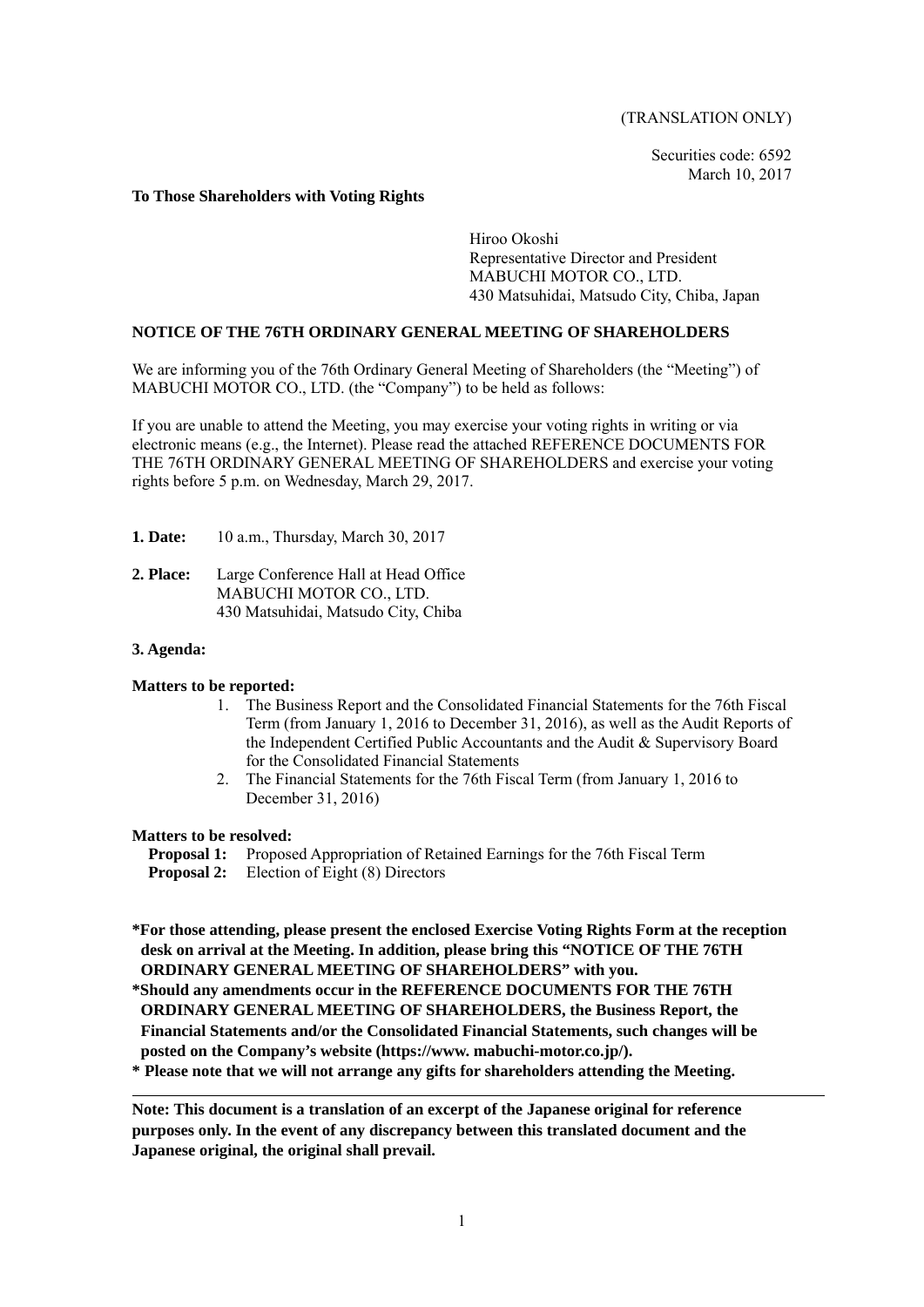## **BUSINESS REPORT (From January 1, 2016 to December 31, 2016)**

## **1. Current Conditions of the Mabuchi Group**

#### (1) Business Development and Results

During the fiscal year ended December 31, 2016 (fiscal 2016), the world economy as a whole showed underlying strength, despite a sense of uncertainty about the outlook for the future. In the U.S. economy, the employment and income environment improved, and strong consumer spending continued. Gradual recovery continued in the European economy, driven by domestic demand. In the Japanese economy, consumer spending was weak, and business conditions were flat, despite improvement in the employment environment. Although the economic slowdown in China eased, overall growth remained low in emerging market economies.

In the markets in which the Mabuchi Group operates, healthy demand in the Automotive Products Market continued overall, and demand in China increased due to a tax cut on small-engine cars. Although demand in the Consumer and Industrial Products Market remained stable, markets for some applications continued to contract.

Under these business conditions, the Mabuchi Group addressed several issues: continued strengthening and expansion of the automotive products business and realization of new activities in the consumer and industrial products businesses, promotion of manufacturing innovation, and establishment of new production bases.

Specifically, the Group actively introduced and implemented measures to achieve further progress with sales and market share expansion, the discovery of new markets, and high quality and high efficiency, and achieved results that contributed to business growth in fiscal 2016 and will lead to future business growth. These measures included: 1) winning of orders from new customers by strengthening sales of new motors for power window lifters; 2) expansion of orders for medium-sized automotive motors for each application by means of application-specific standard products; 3) securing of adoption for motors for the new applications for medical equipment and home appliances, following entry into the light electric vehicle (LEV) and commercial office equipment sectors; 4) expansion of labor-saving in production processes and man-hour reduction in primary parts production processes through the introduction of facilities to rationalize production; and 5) the decision to establish a new production base in Poland.

As a result, consolidated net sales for fiscal 2016 were 140,699 million yen (a 1.7% decrease on a year-on-year basis). Motors sales, which account for the majority of consolidated net sales, were 140,674 million yen (a 1.7% decrease on a year-on-year basis).

Operating income for fiscal 2016 was 24,225 million yen (a 5.5% increase on a year-on-year basis), as the impact of positive factors such as improvement in the product mix and a decline in raw material costs exceeded the negative impact of an increase in selling, general and administrative expenses, reflecting increased investment in personnel and information technology in anticipation of future growth, and a stronger yen compared with the previous fiscal year.

Ordinary income was 26,135 million yen (a 3.6% decrease on a year-on-year basis) as a result of a decrease in foreign exchange gains caused by a stronger yen compared with the previous fiscal year.

Income before income taxes was 26,539 million yen (a 0.2% decrease on a year-on-year basis), and profit attributable to owners of parent was 20,598 million yen (an 11.1% increase on a year-on-year basis) as a result of a decrease in the effective tax rate resulting from a partial reversal of deferred tax liabilities that are reserved for the retained earnings of overseas subsidiaries.

The next section describes market trends and sales conditions categorized into separate markets for motors.

#### 1) Automotive Products Market

Net sales in this market rose to 100,132 million yen (a 3.9% increase on a year-on-year basis), despite the impact of the strong yen. Sales of medium-sized motors, which are prioritized business, increased, with sales of motors for power window lifters increasing thanks to continuation of solid expansion of sales to new customers, and sales of motors for electric parking brakes and seat belt pretensioners also increasing. In the results for compact motors, stable demand for all main applications, including motors for door mirrors, door lock actuators,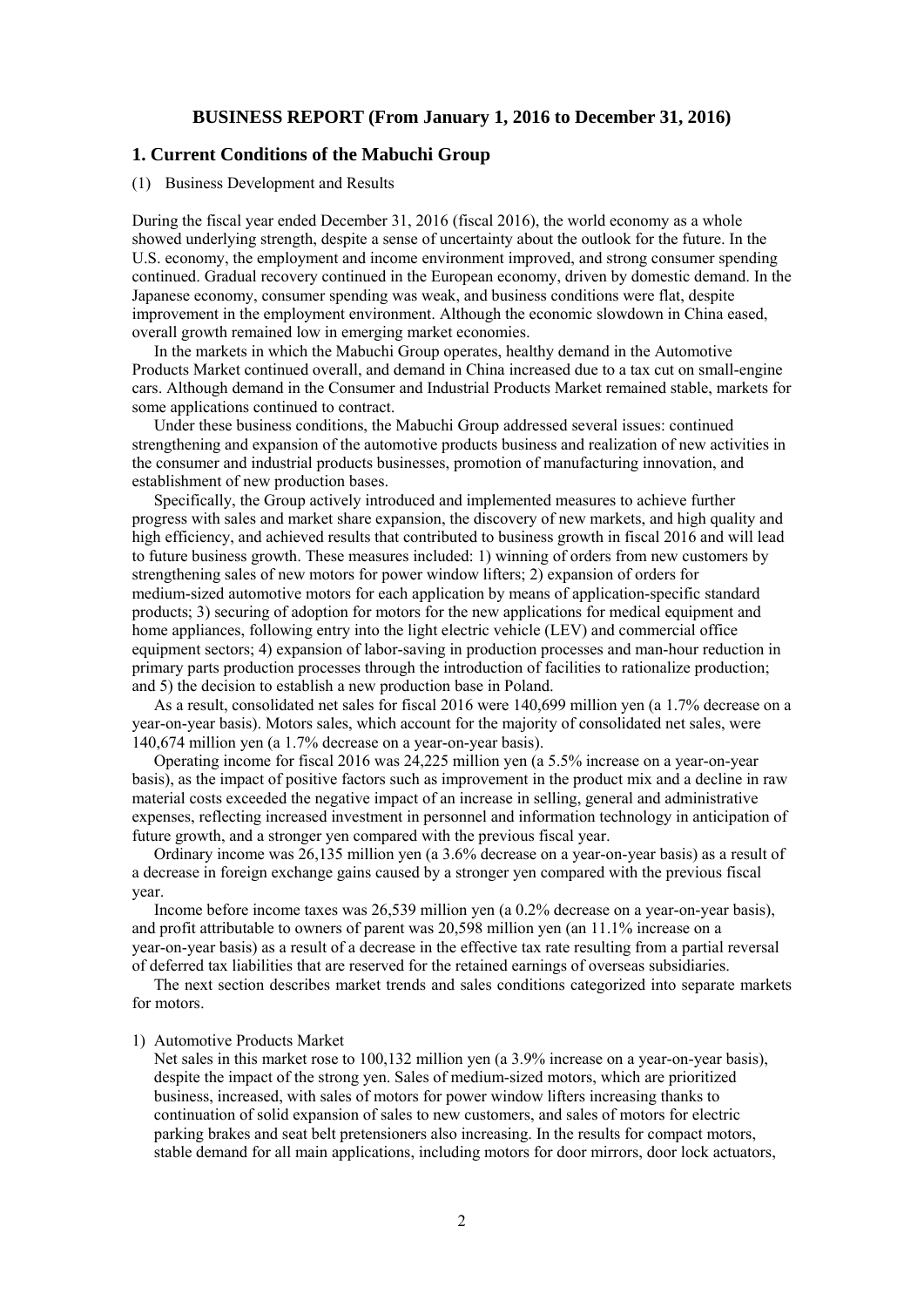air conditioning damper actuators, and headlight level adjusters, higher installation rates, and an increase in market share contributed to strong sales.

2) Consumer and Industrial Products Market

Net sales in this market fell to 40,541 million yen (a 13.3% decrease on a year-on-year basis). Although demand for motors for commercial office equipment, power tools, and other applications was stable, the markets for inkjet printers and CD players in cars contracted, and the impact of the strong yen contributed to the overall decrease.

<Consolidated sales of motors by application>

| Market segment                   | The 76th fiscal term<br>(the year ended)<br>December 31, 2016)<br>Amount<br>(Millions of Yen) | YoY<br>$(\%)$ | Segment sales as<br>a percentage of<br>net sales<br>$(\%)$ |
|----------------------------------|-----------------------------------------------------------------------------------------------|---------------|------------------------------------------------------------|
| <b>Automotive Products</b>       | 100,132                                                                                       | 3.9           | 71.2                                                       |
| Consumer and Industrial Products | 40,541                                                                                        | $-13.3$       | 28.8                                                       |
| Total                            | 140,674                                                                                       | $-17$         | 100.0                                                      |

(Notes)

- 1. The Mabuchi Group's businesses have been developed within a single business field related to small motors. Given this single business structure, an explanation by segment is omitted.
- 2. As the Mabuchi Group has sales of several types of motor parts and production equipment in addition to its mainstay motor sales, the amount for consolidated net sales differs from the amount for consolidated sales of motors.
- 3. Amounts less than a million yen have been truncated.
- 4. The figures above do not include consumption tax, etc.
- (2) Capital Investments

Capital investments for fiscal 2016 amounted to 11,236 million yen, which includes 1,434 million yen for the construction of facilities for headquarters, MABUCHI MOTOR (JIANGSU) CO., LTD. and MABUCHI TAIWAN CO., LTD.; 585 million yen for R&D facilities and equipment; 376 million yen for information technology; and 8,841 million yen for other facilities and equipment to upgrade product lines and reinforce overall productivity.

(3) Issues to be Addressed

In the outlook for fiscal 2017, although the forecast is for both the U.S. and European economies to remain strong, there are also many uncertain factors, such as the policies of the new U.S. administration, Brexit, and elections in European countries. Business conditions are expected to continue to recover gradually in Japan. Although the economic slowdown in China has bottomed out, the low economic growth in emerging countries overall is expected to continue.

Regarding the markets in which the Mabuchi Group operates, gradual growth is expected in the Automotive Products Market, with continued strong demand in Europe and North America compensating for softening of growth in China and other emerging countries. In the Consumer and Industrial Products Market, while demand for motors for home appliances, power tools, and office equipment in the business-use market is expected to be flat, contraction of demand for motors for office equipment in the personal-use products market is forecast.

Under these business conditions, the Mabuchi Group will tackle the following issues**:**

1) Acceleration of Growth in the Power Window Lifter Motor Business

In the power window lifter motor business, sales growth is rapidly accelerating, with new high-torque standard products for the European and North American markets driving growth. At the same time, sales of improved versions of the products introduced at the time of the start-up of the power window lifter motor business continue to increase, and these products have become the foundation for development of the business.

We started up mass production of a high-torque standard product for a second major North American automaker in the second half of the year and will approach the remaining North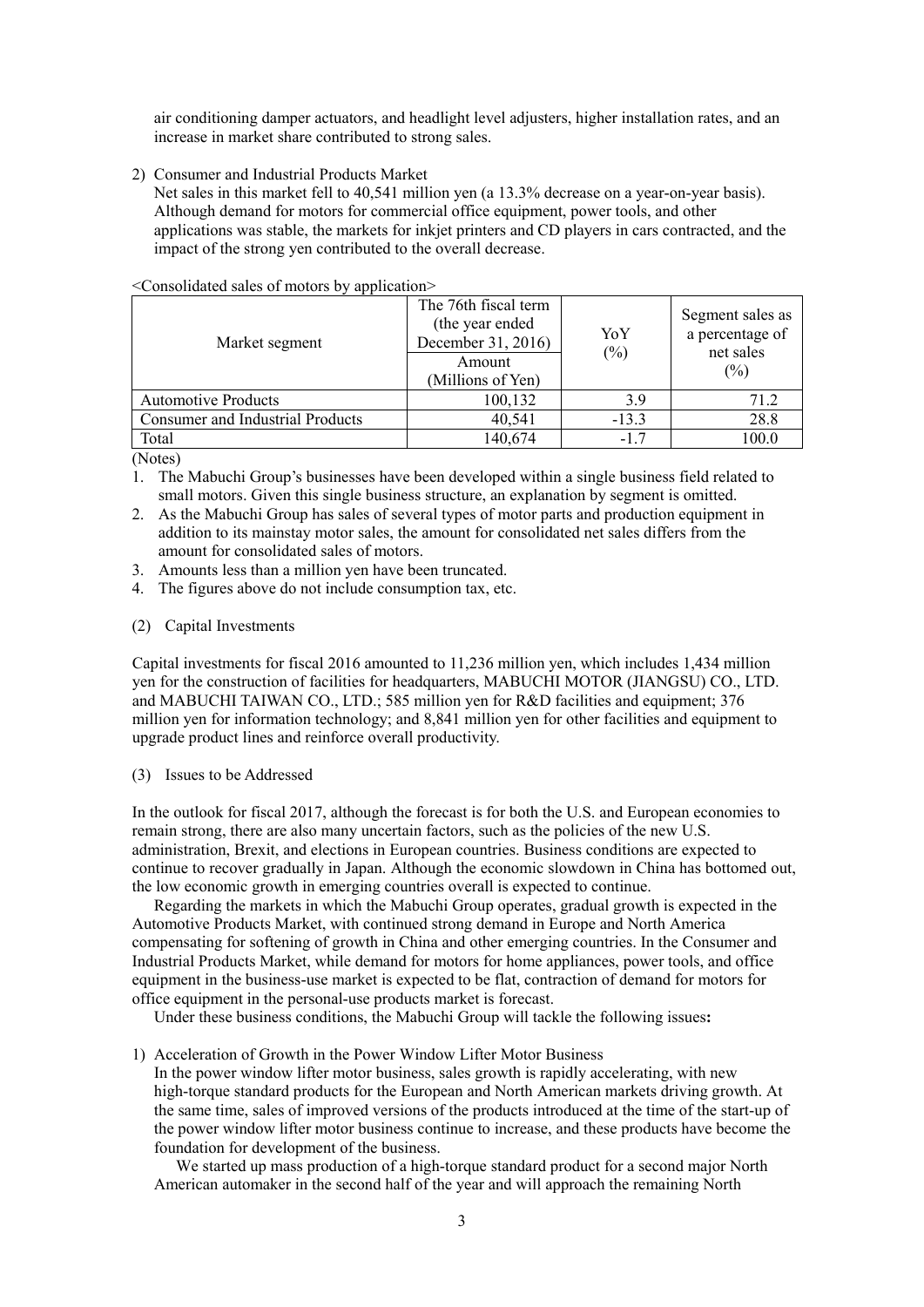American customer in earnest with the aim of winning orders. At the same time, taking advantage of the product features—small size, lightweight, high performance, and high quality we will further step up sales activities for high-torque standard products targeting major European automakers and China, the world's largest automobile market, and link these activities to orders.

There is an increasingly greater need among Japanese automakers for size and weight reduction to increase freedom in design of components inside doors. We will accelerate development of new products that will become small, lightweight, price-competitive, next-generation standard products and aim to win orders.

2) Expansion of Medium-sized Automotive Motor Sales and New Applications Motors for power seats, electric parking brakes, engine peripheral equipment, and other medium-sized motor applications constitute a market sector for which continued market expansion can be expected in light of today's emphasis on automobile safety, comfort, and economy. The Mabuchi Group will work to increase sales to new customers and develop new applications by leveraging highly competitive application-specific standard products, and aim for further sales growth.

The Mabuchi Group will engage in sales expansion activities for power seat motors with the aim of winning orders from major customers in Japan and overseas by means of improved slider motors, products for which small size and lightweight are already competitive strengths. Electric parking brake motors are an application for which Mabuchi has maintained the top global market share. To further strengthen and expand this business, we will undertake share expansion by adding improvements to existing motors, which are standard products, and introducing them to customers that are some of the world's largest automakers as well as to new customers. Door area motors are an expanding new application. In fiscal 2015, we obtained orders for geared motors for backdoor closers from a major Japanese automaker, and we will seek to win additional orders through further deployment across multiple applications.

3) Development of New Applications in the Consumer and Industrial Products Sector In the consumer and industrial products sector, in addition to business activities centered on existing small brush motors, we are reinforcing initiatives to develop and increase sales of brushless motors in order to focus on new applications and create new demand. With regard to brushless motors for LEVs, we continue to sell motors for electrically assisted bicycles, and full-scale sales to a second major Japanese electrically assisted bicycle manufacturer are set to begin.

We engage in in-house development of motor production facilities. We use standard motors for LEVs as the drive units of these production facilities, which are used in actual motor production at our plants, and at the same time are working to secure adoptions for use as drive motors by industrial equipment manufacturers. We will continue to develop new applications and realize deployment across multiple applications on the basis of application-specific standard products for LEVs. We will aim for sales expansion of brushless motors for multifunction printers (MFPs) by introducing new products with improved controllability and option adaptability. In the home appliances market, in recent years a movement toward high-end products, such as inclusion of new products with increased power in cordless vacuum cleaner, hair dryer, and other product lines, has gained impetus. Since these high-end home appliances require a wide range of motor performance characteristics, we will meet customer needs by developing and introducing high-performance new products that leverage Mabuchi's advanced technological capabilities as a specialized manufacturer.

4) Implementation of Laborsaving Measures and Establishment of Next-generation Manufacturing The Mabuchi Group is working to mechanize production lines and undertaking laborsaving by introducing facilities in response to a major change in the business environment: namely, sharp increases in labor costs in countries where production bases are located. Under the Phase 2 Laborsaving Plan to achieve laborsaving exceeding 30% during the three-year period from fiscal 2014 to fiscal 2016, we achieved laborsaving exceeding 30% as planned, and production process innovation progressed significantly. We have again set high targets in the Phase 3 Laborsaving Plan covering the three-year period from fiscal 2017 to fiscal 2019 and will accelerate activities with the aim of achieving laborsaving of 30% from the fiscal 2016 level.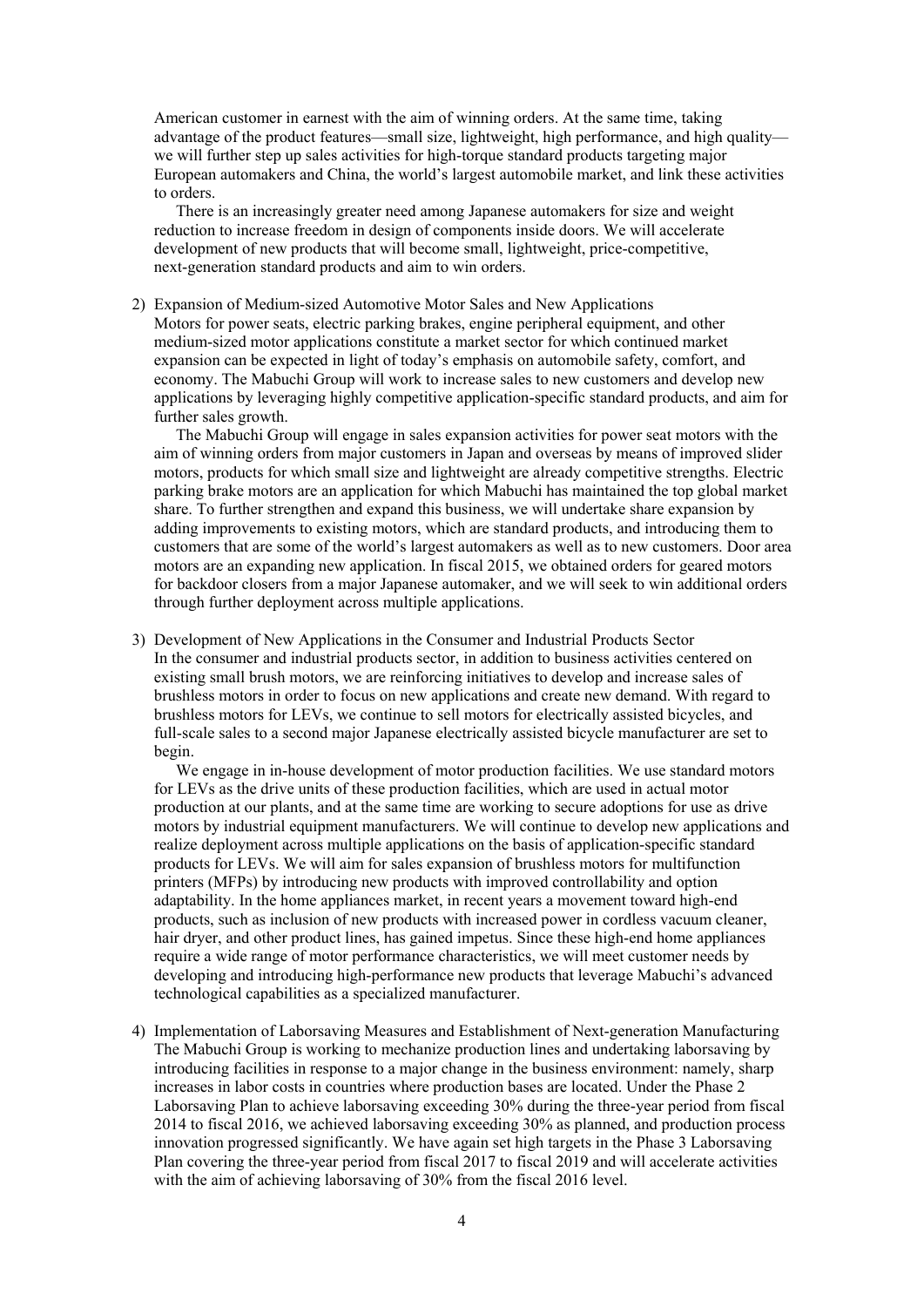In addition, we will install at the headquarters a new, innovative, core production line for the purpose of establishing next-generation manufacturing to further strengthen our manufacturing capabilities. This core production line will realize the ultimate in laborsaving and high-speed operation through new facilities, methods, and processes. We will proceed with development of the line with the aim of starting operations in fiscal 2017 as a new technology to lead the way in the future evolution of manufacturing.

5) Implementation of a global base strategy

The Mabuchi Group has long provided a stable supply of high-performance, high-quality, low-priced standard products to customers around the world by concentrating production of motors in the Asian region. In recent years, customer needs for "local production for local consumption" have increased, especially with regard to medium-sized automotive motors. We have received strong requests from customers in European markets to manufacture locally, and to meet these requests, in January 2017 we established a production subsidiary in Poland. We are now making preparations for the start of plant construction, planned for the third quarter, and will proceed with construction with the aim of starting operations in 2019.

|                                            |                  |                  |                  | (Millions of Yen) |
|--------------------------------------------|------------------|------------------|------------------|-------------------|
|                                            | 73rd fiscal term | 74th fiscal term | 75th fiscal term | 76th fiscal term  |
|                                            | (FY2013)         | (FY2014)         | (FY2015)         | (FY2016)          |
| Net sales                                  | 108,401          | 122,544          | 143,143          | 140,699           |
| Ordinary income                            | 16,672           | 23,929           | 27,113           | 26,135            |
| Profit attributable to owners of<br>parent | 10,519           | 18,090           | 18,546           | 20,598            |
| Net income per share (Yen)                 | 150.10           | 258.02           | 266.98           | 300.70            |
| $ROE$ (%)                                  | 5.4              | 8.2              | 8.0              | 8.8               |
| Total assets                               | 227,253          | 256,368          | 256,196          | 258,387           |
| Net assets                                 | 208,791          | 233,312          | 233,245          | 232,917           |
| Shareholders' equity ratio $(\%)$          | 91.9             | 91.0             | 91.0             | 90.1              |
| Net assets per share (Yen)                 | 2,978.02         | 3,325.99         | 3,363.01         | 3,405.14          |
| Cash dividends per share (Yen)             | 140              | 214              | 110              | 120               |
| Dividend payout ratio $(\%)$               | 46.6             | 41.5             | 41.2             | 39.9              |
| Dividend on equity ratio $(\%)$            | 2.5              | 3.4              | 3.3              | 3.5               |

#### (4) Financial Highlights

(Notes)

- 1. Net income per share is calculated using the average number of outstanding shares during the period. Net assets per share are calculated based on the total number of shares outstanding at the end of the period.
- 2. Amounts less than one million yen for net sales, ordinary income, profit attributable to owners of parent, total assets and net assets are omitted. Amounts of net income per share and net assets per share are rounded to two decimal places.
- 3. Percentages for ROE, shareholders' equity ratio, dividend payout ratio and dividend on equity ratio are rounded to one decimal place.
- 4. Cash dividends per share, dividend payout ratio and dividend on equity ratio for the 76th fiscal term are projected figures calculated on the assumption that the resolution will be passed on the proposal for appropriation of retained earnings at the 76th Ordinary General Meeting of Shareholders.
- 5. As the Company's shares held by the ESOP Trust Utilizing Employee Shareholding Association are treated as treasury stock, the relevant number of shares is excluded from the average number of outstanding shares during the period in the calculation of net income per share and the dividend payout ratio. Moreover, the relevant number of shares is excluded from the total number of shares outstanding at the end of the period in the calculation of net assets per share and the dividend on equity ratio.
- 6. As the Company's shares held by the Executive Compensation BIP Trust are treated as treasury stock, the relevant number of shares is excluded from the average number of outstanding shares during the period in the calculation of net income per share and the dividend payout ratio for the 76th fiscal term. Moreover, the relevant number of shares is excluded from the total number of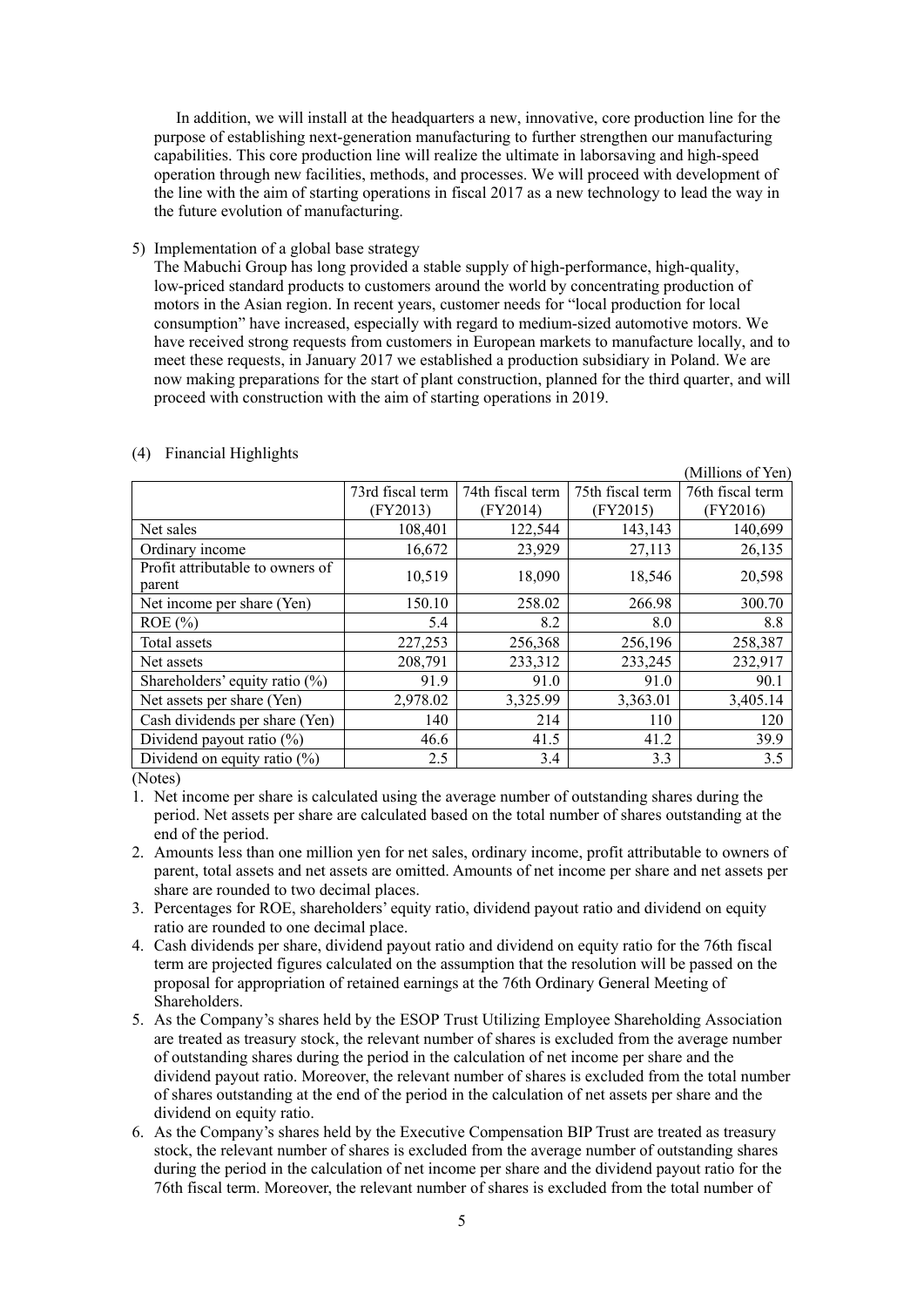shares outstanding at the end of the period in the calculation of net assets per share and the dividend on equity ratio.

- 7. As the Company conducted a stock split on January 1, 2015, in which each share of the Company's common stock was split into two shares, the per-share information (net income per share and net assets per share) was calculated as if the stock split had taken place at the beginning of the 73rd fiscal term. Regarding cash dividends per share, the actual amount before the stock split is presented for the 73rd and 74th fiscal terms, and the actual amount after the stock split is presented for the 75th and 76th fiscal terms.
- 8. Beginning in the 76th fiscal term, the Company has applied the Accounting Standard for Business Combinations (Accounting Standards Board of Japan (ASBJ) Statement No. 21, September 13, 2013), etc., based on which the presentation of the accounting item "net income" has been changed to "profit attributable to owners of parent." To reflect this change in presentation, the Company has restated the corresponding item of net income from the 73rd to 75th fiscal terms.
- (5) Major Business Conducted by the Mabuchi Group (As of December 31, 2016)

The Mabuchi Group, consisting of the Company and its 21 subsidiaries (of which 20 are consolidated subsidiaries), engages in the manufacture and sales of small motors used for automotive products, consumer and industrial products, etc.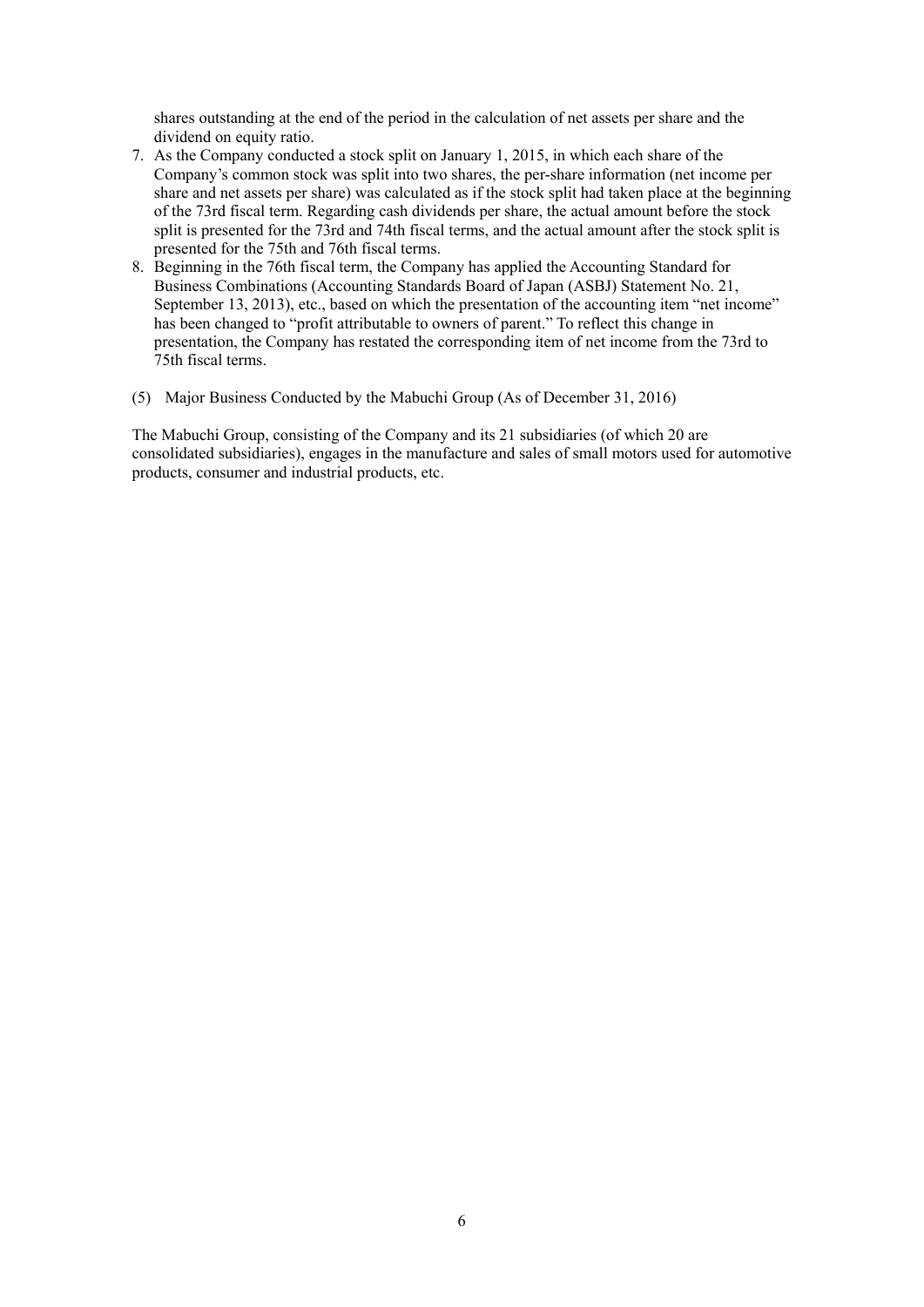# **2. Matters Relating to Stocks** (As of December 31, 2016)

| (1) Total Number of Shares Authorized: | 200,000,000                                                    |
|----------------------------------------|----------------------------------------------------------------|
| (2) Total Number of Shares Issued:     | 69,927,562<br>(Including $1,339,870$ shares of treasury stock) |
| (3) Number of Shareholders:            | 13.106<br>(Decreased by 340 from the end of the previous term) |

#### (4) Major Shareholders (Top 10)

|                                                      | Number of shares held | Percentage of       |
|------------------------------------------------------|-----------------------|---------------------|
| <b>Shareholders</b>                                  | (shares)              | shares held $(\% )$ |
| Takaichi Mabuchi                                     | 5,000,800             | 7.3                 |
| Japan Trustee Services Bank, Ltd. (Trust Account)    | 3,817,700             | 5.6                 |
| The Master Trust Bank of Japan, Ltd. (Trust Account) | 3,198,000             | 4.7                 |
| Mabuchi International Scholarship Foundation, Public | 3,000,000             | 4.4                 |
| <b>Interest Incorporated Foundation</b>              |                       |                     |
| Premiere Corporation                                 | 2,068,600             | 3.0                 |
| Takashi Mabuchi                                      | 2,060,600             | 3.0                 |
| Tamotsu Mabuchi                                      | 2,060,414             | 3.0                 |
| Taka Corporation Co., Ltd.                           | 2,056,000             | 3.0                 |
| TEXAS Inc.                                           | 1,856,000             | 2.7                 |
| <b>BBH FOR MATTHEWS JAPAN FUND</b>                   | 1,281,400             | 1.9                 |
| $-1$                                                 |                       |                     |

(Notes)

1. In addition to the above, Mabuchi Motor Co., Ltd. retains 1,339,870 shares of treasury stock.

2. The number of shares of treasury stock is excluded from "Percentage of shares held." The percentages are rounded to one decimal place.

3. 98,700 shares held by the ESOP Trust Utilizing Employee Shareholding Association, and 119,600 shares held by the Executive Compensation BIP Trust are included in the calculation of "Percentage of shares held."

(5) Other Significant Matters Relating to Stocks

1) Introduction of the Performance-based Stock Compensation Plan

At the 75th Ordinary General Meeting of Shareholders held on March 30, 2016, the Company resolved the introduction of a compensation system for the Company's directors (performance-based stock compensation plan) which is closely linked to medium-term business performance, with the purpose of enhancing the motivation of directors to contribute to improved business performance and increased corporate value over the medium term. Based on the resolution, the Company has adopted a trust called the Executive Compensation BIP (Board Incentive Plan) Trust.

The number of shares held in the trust account of the Executive Compensation BIP Trust as of the fiscal year-end was 119,600 shares.

2) Purchase of Treasury Stock

Treasury stock purchased in accordance with a resolution at a meeting of the Board of Directors held on February 12, 2016

• Class and total number of shares purchased: 1,000,000 shares of common stock of the Company

• Total amount of purchase cost: ¥4,771,061,000

• Purchase period: from February 16, 2016 to February 25, 2016

3) Cancellation of Treasury Stock

Treasury stock cancelled in accordance with a resolution at a meeting of the Board of Directors held on February 12, 2016

• Class and total number of shares cancelled: 1,000,000 shares of common stock of the Company

• Date of cancellation: April 15, 2016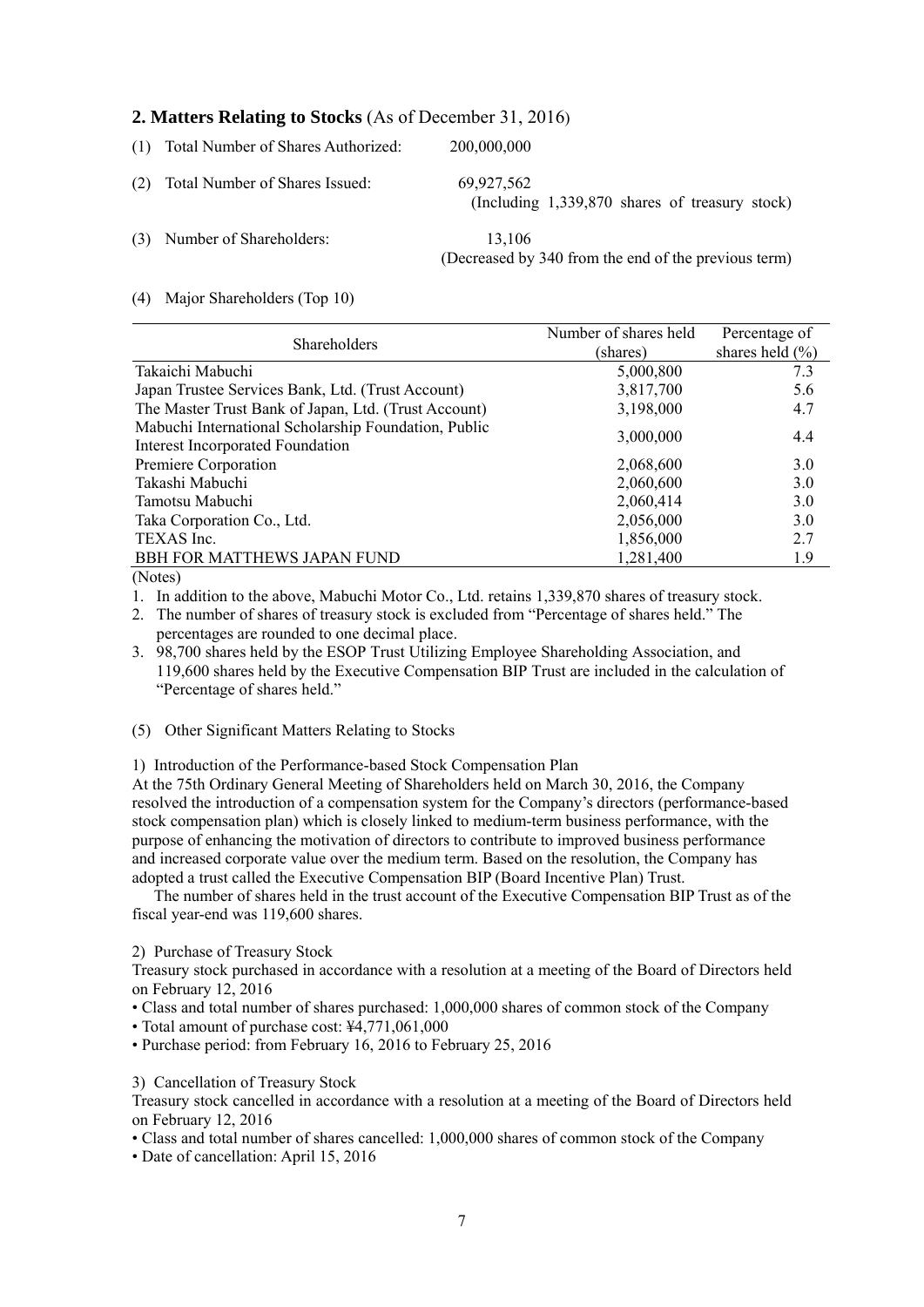#### 4) ESOP Trust Utilizing Employee Shareholding Association

The Company introduced an employee incentive plan called the ESOP Trust Utilizing Employee Shareholding Association (the "ESOP Trust") to further improve welfare programs for employees who support the Company's growth. The introduction of this plan also aims to enhance the Company's corporate value over the medium to long term by creating greater awareness of the Company's business performance and stock value among its employees.

The Company established a trust with those employee members of Mabuchi Motor Employee Shareholding Association ("Our Shareholding Association") who meet certain requirements as its beneficiaries, and this trust, under the ESOP Trust, will acquire at one time the number of Company shares that Our Shareholding Association is expected to acquire between June 2013 and June 2018. Subsequently, the said trust will sell off the Company's shares to Our Shareholding Association on a predetermined day every month.

The number of shares that the ESOP Trust held as of the fiscal year-end was 98,700 shares.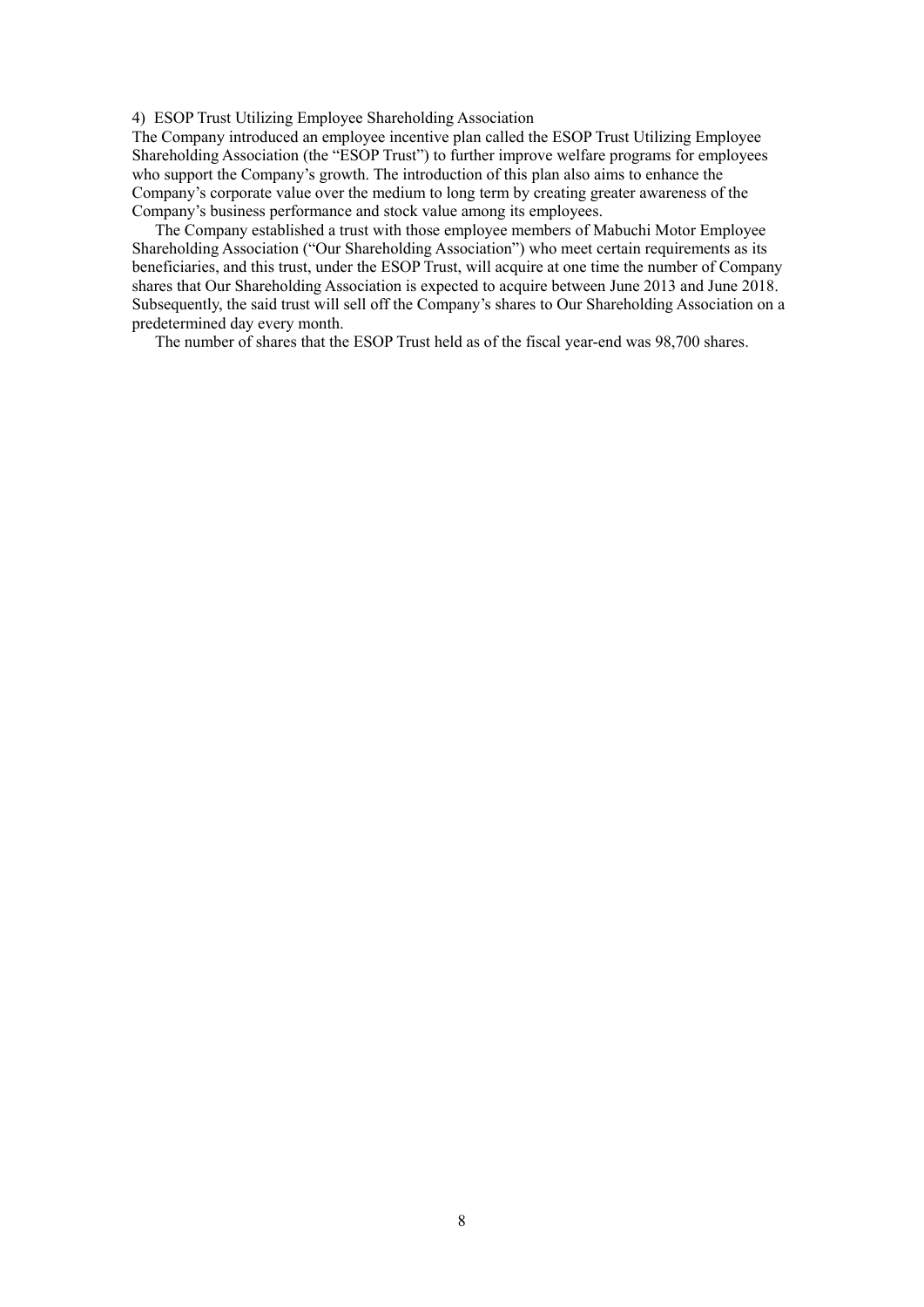# **3. Matters Concerning the Subscription Rights to Shares**

| Designation                                       | Date of<br>resolution<br>for<br>issuance | Number of<br>subscription<br>rights to<br>shares | Number of<br>persons<br>granted<br>subscription<br>rights to<br>shares           | Type and<br>number of<br>shares<br>underlying<br>subscription<br>rights to<br>shares               | Subscription<br>amount<br>required in<br>exchange for<br>subscription<br>rights to<br>shares | Value of<br>property<br>invested in<br>exercising<br>subscription<br>rights to<br>shares | Period for<br>exercising<br>subscription<br>rights to<br>shares |
|---------------------------------------------------|------------------------------------------|--------------------------------------------------|----------------------------------------------------------------------------------|----------------------------------------------------------------------------------------------------|----------------------------------------------------------------------------------------------|------------------------------------------------------------------------------------------|-----------------------------------------------------------------|
| 1st<br>Subscription<br>Rights to<br><b>Shares</b> | March 28,<br>2013                        | 398 units                                        | Four $(4)$<br>directors of<br>the Company<br>(excluding<br>outside<br>directors) | 7,960 shares<br>of the<br>Company's<br>common<br>stock (20<br>shares per<br>subscription<br>right) | Not required                                                                                 | One $(1)$ yen<br>per share                                                               | From May<br>21, 2013 to<br>May 20,<br>2033                      |
| 2nd<br>Subscription<br>Rights to<br><b>Shares</b> | March 28,<br>2014                        | 266 units                                        | Four $(4)$<br>directors of<br>the Company<br>(excluding<br>outside<br>directors) | 5,320 shares<br>of the<br>Company's<br>common<br>stock (20<br>shares per<br>subscription<br>right) | Not required                                                                                 | One $(1)$ yen<br>per share                                                               | From April<br>22, 2014 to<br>April 21,<br>2034                  |
| 3rd<br>Subscription<br>Rights to<br><b>Shares</b> | March 27,<br>2015                        | 465 units                                        | Six(6)<br>directors of<br>the Company<br>(excluding<br>outside<br>directors)     | 4,650 shares<br>of the<br>Company's<br>common<br>stock (10<br>shares per<br>subscription<br>right) | Not required                                                                                 | One $(1)$ yen<br>per share                                                               | From April<br>21, 2015 to<br>April 20,<br>2035                  |
| 4th<br>Subscription<br>Rights to<br><b>Shares</b> | March 30,<br>2016                        | 800 units                                        | Six(6)<br>directors of<br>the Company<br>(excluding<br>outside<br>directors)     | 8,000 shares<br>of the<br>Company's<br>common<br>stock (10<br>shares per<br>subscription<br>right) | Not required                                                                                 | One $(1)$ yen<br>per share                                                               | From April<br>21, 2016 to<br>April 20,<br>2036                  |

(1) Subscription Rights to Shares Held by the Company's Directors as of December 31, 2016.

(Notes)

- 1. Conditions for the exercise of the subscription rights to shares are as follows:
	- 1) A person who is allotted the subscription rights to shares (hereafter "Subscription Right Holder") shall be allowed to exercise the subscription rights to shares, solely in a lump sum, only within a period of not later than ten (10) days following the next day after the date when he or she forfeits the director's position of the Company.
	- 2) In the event a Subscription Right Holder dies, his or her heir may exercise the subscription rights to shares, provided, however, that any person who has inherited the subscription rights to shares from the heir of an allotted person is not allowed to exercise the subscription rights to shares.
- 2. In keeping with the stock split that the Company conducted on January 1, 2015, in which each share of the Company's common stock was split into two shares, the "type and number of shares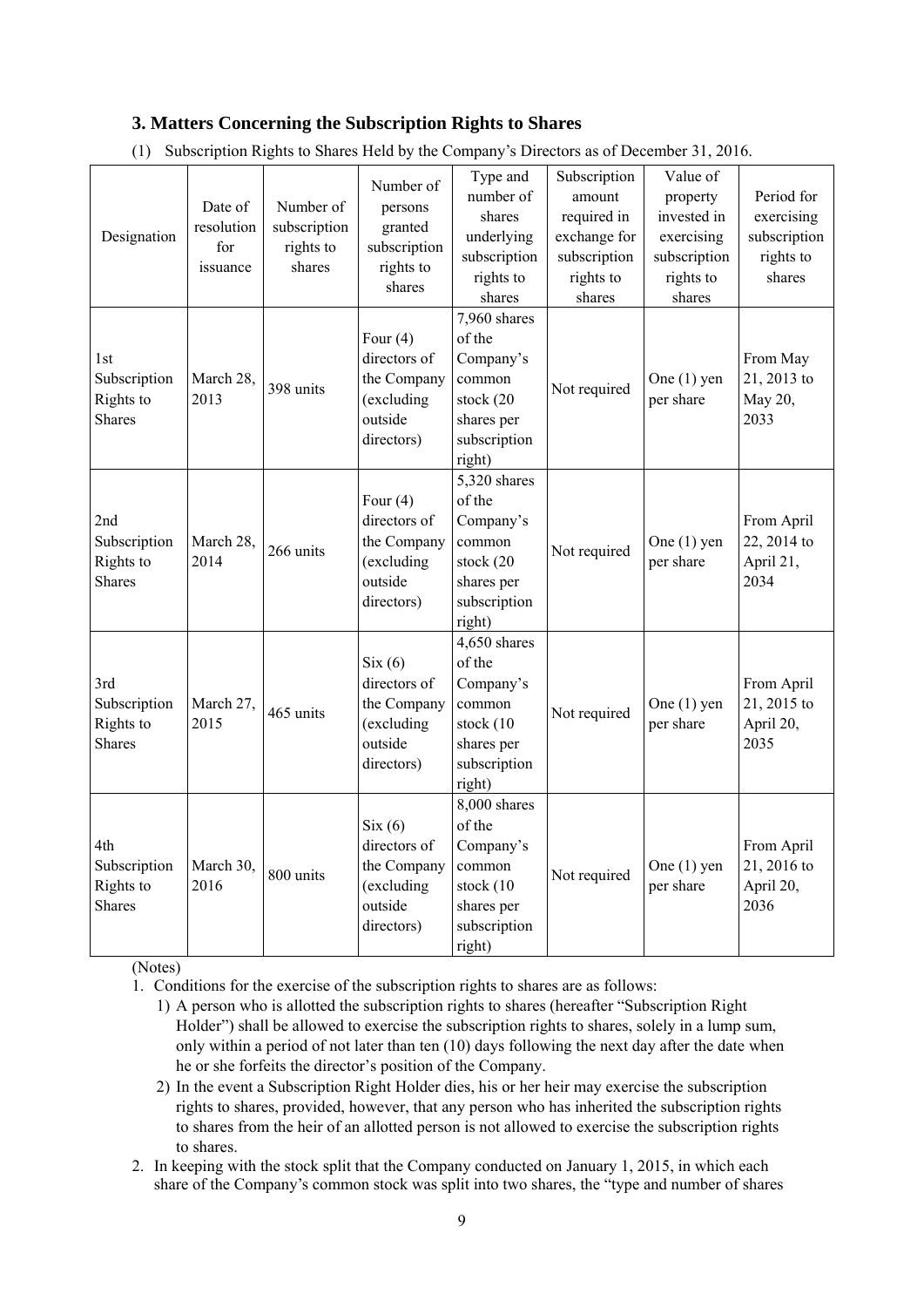underlying subscription rights to shares" for the 1st and 2nd Subscription Rights to Shares have been adjusted.

|               |            |              | Number of    | Type and       | Subscription | Value of      |              |
|---------------|------------|--------------|--------------|----------------|--------------|---------------|--------------|
|               | Date of    | Number of    | persons to   | number of      | amount       | property      | Period for   |
|               | resolution | subscription | whom         | shares         | required in  | invested in   | exercising   |
| Designation   | for        | rights to    | subscription | underlying     | exchange for | exercising    | subscription |
|               |            | shares       | rights to    | subscription   | subscription | subscription  | rights to    |
|               | issuance   |              | shares were  | rights to      | rights to    | rights to     | shares       |
|               |            |              | granted      | shares         | shares       | shares        |              |
|               |            |              |              | $2,360$ shares |              |               |              |
|               |            |              |              | of the         |              |               |              |
| 4th           |            |              | Five $(5)$   | Company's      |              |               | From April   |
| Subscription  | March 30,  | 236 units    | executive    | common         | Not required | One $(1)$ yen | 21, 2016 to  |
| Rights to     | 2016       |              | officers of  | stock $(10)$   |              | per share     | April 20,    |
| <b>Shares</b> |            |              | the Company  | shares per     |              |               | 2036         |
|               |            |              |              | subscription   |              |               |              |
|               |            |              |              | right)         |              |               |              |

(2) Subscription Rights to Shares Granted to Employees during the Fiscal Year under Review

(Note) Conditions for the exercise of the subscription rights to shares are as follows:

- 1) A Subscription Right Holder shall be allowed to exercise the subscription rights to shares, solely in a lump sum, only within a period of not later than ten (10) days following the next day after the date when he or she forfeits the executive officer's position of the Company.
- 2) In the event a Subscription Right Holder dies, his or her heir may exercise the subscription rights to shares, provided, however, that any person who has inherited the subscription rights to shares from the heir of an allotted person is not allowed to exercise the subscription rights to shares.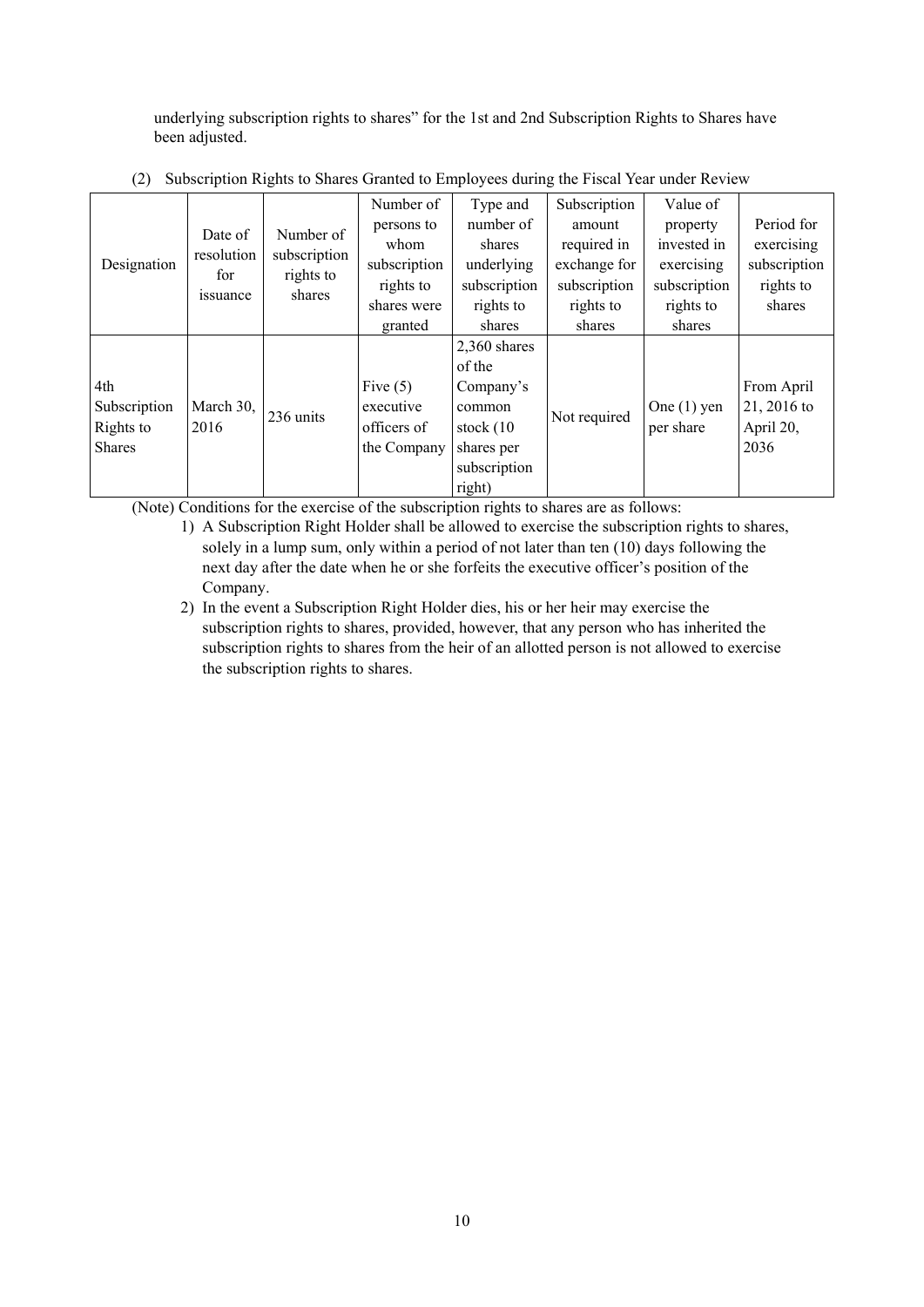# **4. Directors and Audit & Supervisory Board Members of the Company**

(1) Directors and Audit & Supervisory Board Members

(As of December 31, 2016)

| Position                                                | Name               | Duty and<br><b>Significant Positions Concurrently Held</b>                                                                                               |
|---------------------------------------------------------|--------------------|----------------------------------------------------------------------------------------------------------------------------------------------------------|
| Representative Director<br>and Chairman                 | Shinji Kamei       |                                                                                                                                                          |
| Representative Director<br>and President                | Hiroo Okoshi       | President and CEO                                                                                                                                        |
| Director                                                | Tadashi Takahashi  | Managing Executive Officer and Senior<br>General Manager of Research and<br><b>Development Headquarters</b>                                              |
| Director                                                | Masato Itokawa     | <b>Executive Officer and Senior General</b><br>Manager of Quality Assurance<br>Headquarters, in charge of Quality and<br><b>Environmental Management</b> |
| Director                                                | Tadahito Iyoda     | <b>Executive Officer and Senior General</b><br>Manager of Administration Headquarters, in<br>charge of Internal Controls                                 |
| Director                                                | Hirotaro Katayama  | <b>Executive Officer and Senior General</b><br>Manager of Operations Control<br>Headquarters, in charge of Production Bases<br>Controls                  |
| Director                                                | Iwao Nakamura      |                                                                                                                                                          |
| Director                                                | Ichiro Hashimoto   |                                                                                                                                                          |
| Full-time Audit &<br><b>Supervisory Board</b><br>Member | Kazuyuki Someya    |                                                                                                                                                          |
| Audit & Supervisory<br><b>Board Member</b>              | Nobutaka Motohashi | CPA.<br>Representative, Motohashi Nobutaka<br>Accounting Office<br>Outside Auditor of NAGAWA Co., Ltd.                                                   |
| Audit & Supervisory<br><b>Board Member</b>              | Toru Masuda        | Attorney,<br>Representative, Masuda Toru Law Office<br>Director of Juutaku Loan Servicer Ltd.                                                            |
| Audit & Supervisory<br><b>Board Member</b>              | Takashi Asai       | Attorney,<br>Partner of DAI-ICHI FUYO LAW OFFICE                                                                                                         |

(Notes)

- 1. Directors Iwao Nakamura and Ichiro Hashimoto are outside directors. The Company designated these two (2) outside directors as "independent officers" as stipulated by the Tokyo Stock Exchange and registered them there.
- 2. Audit & Supervisory Board Members Nobutaka Motohashi, Toru Masuda and Takashi Asai are outside audit  $\&$  supervisory board members. The Company designated these three (3) outside audit & supervisory board members as "independent officers" as stipulated by the Tokyo Stock Exchange and registered them there.
- 3. Audit & Supervisory Board Member Kazuyuki Someya has engaged in the administration of the Company for many years. He has also served in overall management as the President of a Chinese subsidiary of the Company, and has significant knowledge of finance and accounting.
- 4. Audit & Supervisory Board Member Nobutaka Motohashi is a certified public accountant and has professional knowledge of finance and accounting.
- 5. Audit & Supervisory Board Members Toru Masuda and Takashi Asai are attorneys. They are familiar with corporate legal affairs and have significant knowledge of finance and accounting.
- 6. Changes of Directors and Audit & Supervisory Board Members during the Fiscal Year under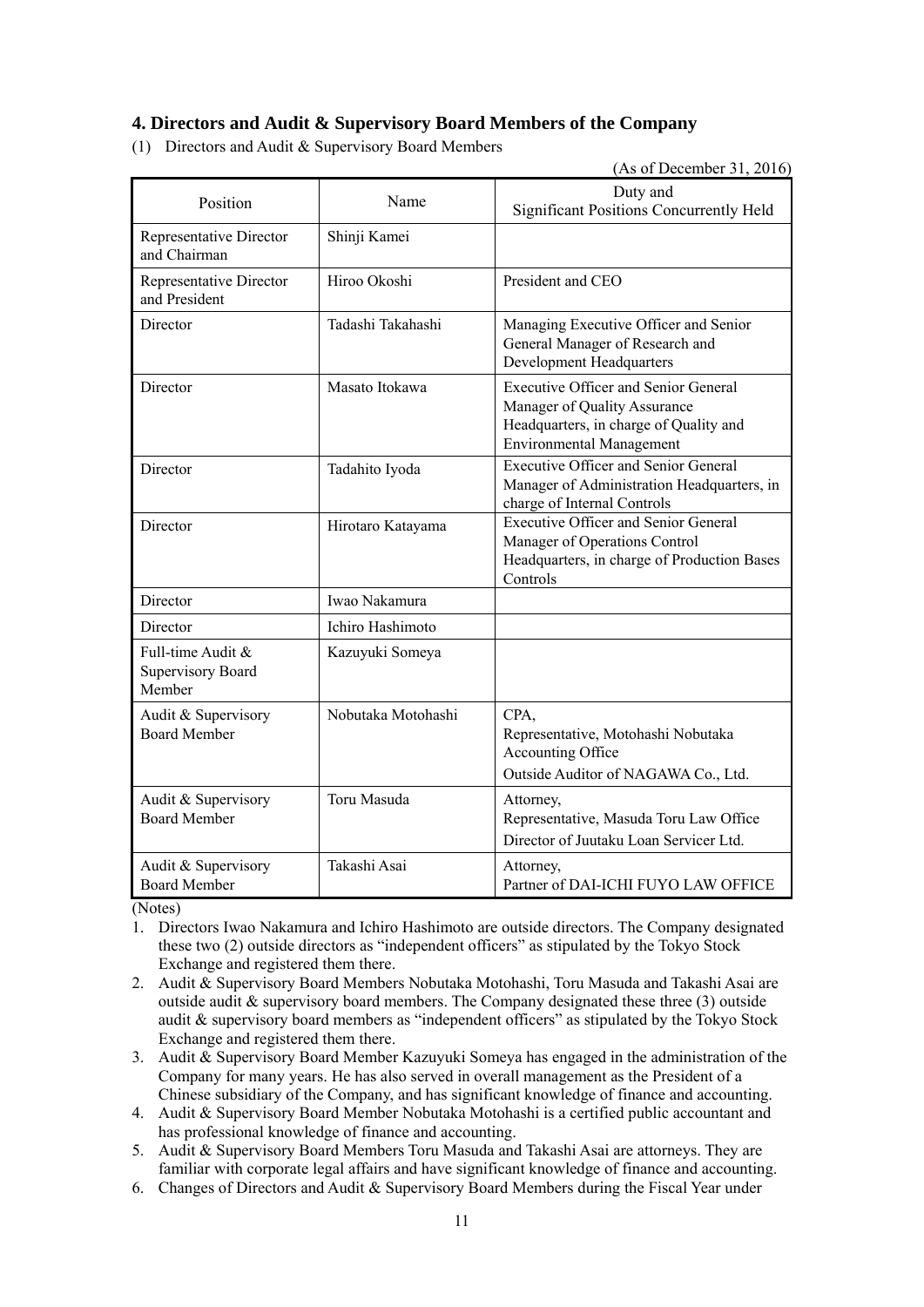Review**.**

- 1) At the 75th Ordinary General Meeting of Shareholders held on March 30, 2016, Kazuyuki Someya and Takashi Asai were elected as audit & supervisory board members for the first time and each assumed the position of audit & supervisory board member.
- 2) Masahiro Gennaka and Keiichi Horii both retired as audit & supervisory board members due to the expiration of their terms of office at the conclusion of the 75th Ordinary General Meeting of Shareholders held on March 30, 2016.
- 7. The Company reinforces business execution and supervision functions by entrusting directors with strategic decision making and supervision and giving Executive Officers the authority of and responsibility for ordinary business execution. The Company also adopts the Executive Officer system to reinforce corporate governance.

| Name               | Areas of responsibility                                                                                                          |
|--------------------|----------------------------------------------------------------------------------------------------------------------------------|
| Tsuyoshi Nakamura  | Executive Officer and Senior General Manager of Sales & Marketing<br>Headquarters                                                |
| Eiji Uenishi       | Executive Officer and Deputy Senior General Manager of Research<br>and Development Headquarters in charge of Product Development |
| Toichi Koyata      | Executive Officer and Senior General Manager of Business Platform<br><b>Innovation Headquarters</b>                              |
| Kentaro Shirai     | Executive Officer and General Manager of Purchasing Dept.,<br><b>Operations Control Headquarters</b>                             |
| Katsuhiko Katayama | Managing Group Executive Officer in charge of China and Taiwan<br><b>Business</b>                                                |

Executive Officers who are not concurrently directors are as follows:

- (2) Remuneration Paid to Directors and Audit & Supervisory Board Members
- 1) Remuneration Paid

| Category                          | Number of persons<br>remunerated | Total amount of remuneration paid<br>(Millions of Yen) |
|-----------------------------------|----------------------------------|--------------------------------------------------------|
| Directors                         |                                  | 391                                                    |
| [of whom, Outside Directors]      | [2]                              | [18]                                                   |
| Audit & Supervisory Board Members | O                                | -41                                                    |
| [of whom, Outside Audit $\&$      | [4]                              | [24]                                                   |
| <b>Supervisory Board Members]</b> |                                  |                                                        |

(Notes)

- 1. The amount of remuneration paid above includes subscription rights to shares of 37 million yen, which were granted to six (6) directors (excluding outside directors) as stock options pursuant to a resolution at the Board of Directors meeting held on March 30, 2016.
- 2. The amount of remuneration paid above includes the estimated amount of 63 million yen in the Company's shares, etc. calculated based on the points to be granted to six (6) directors (excluding outside directors) under the performance-based stock compensation plan during the fiscal year under review.
- 3. The amount of remuneration for directors includes 145 million yen in accrued bonuses due to directors, which was recorded during the fiscal year under review.
- 4. The amount of remuneration for directors does not include their salaries for their service as the Company's employees, which is 46 million yen (paid to three [3] directors/employees).
- 2) Policy for Decision Making on Remuneration, etc.

As a basic policy for determining remuneration for directors and audit  $\&$  supervisory board members, the Company set the amount at an appropriate level to clarify the area of responsibility of each director, outside director or audit & supervisory board member in the group management, enhance the transparency of management, give them incentives for raising business performance and corporate value, and secure and maintain highly capable human resources.

At the 66th Ordinary General Meeting of Shareholders of the Company held on March 29, 2007, it was approved that the remuneration of directors (the ceiling amount of total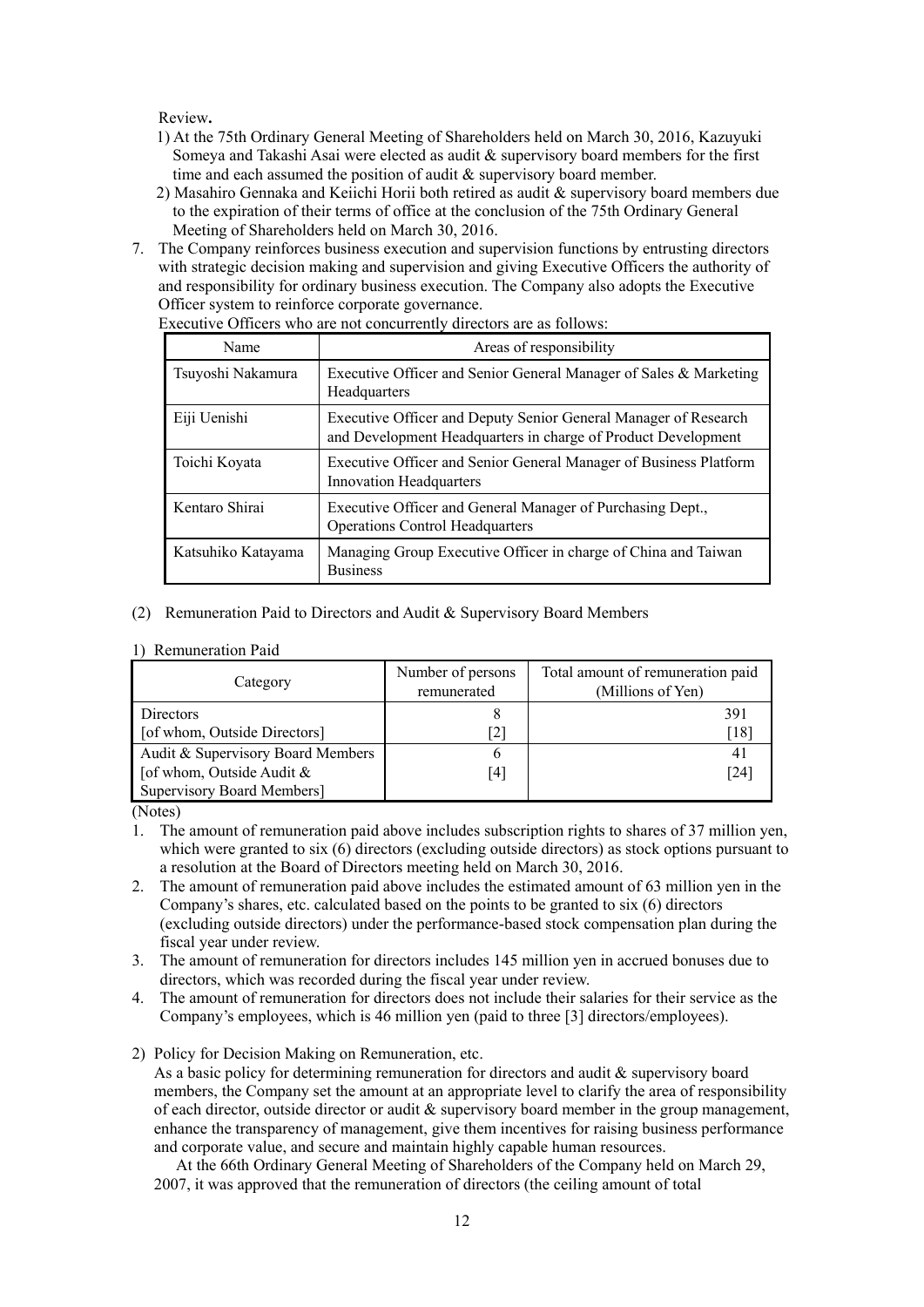remuneration) shall consist of monthly fixed payments within 15 million yen (excluding salaries for service as the Company's employees) and variable payments within 0.7% of consolidated net income for each business year (which does not include consolidated business results-based remuneration for directors) with a ceiling amount of 200 million yen. With regard to remuneration for audit & supervisory board members (the ceiling amount of total remuneration), a fixed monthly remuneration amount within 4 million yen was approved.

A fixed amount of remuneration for each director was determined, taking into account each director's position, assignment, other companies' standards and changes in the management environment, etc. The variable amounts are determined by each individual's business performance assessed using certain evaluation indices. With regard to remuneration for outside directors, because they are independent of business execution, fixed monthly remuneration that is not affected by business results is paid to each outside director.

As audit & supervisory board members are independent of business execution, like outside directors, fixed monthly remuneration that is not affected by business results is paid to each audit  $\&$  supervisory board member and the amount for each audit  $\&$  supervisory board member is determined by negotiation among the audit & supervisory board members.

It was decided at the 72nd Ordinary General Meeting of Shareholders held on March 28, 2013, that stock-compensation-type stock options targeting directors of the Company (excluding outside directors) be implemented as the long-term incentives for directors, and that subscription rights to shares as stock options be allotted to the eligible directors within a cap of 60 million yen annually, separately from the aforementioned amount of remuneration. The decisions of the timing for granting the subscription rights to shares and their distribution to each director were also approved to be left to the resolution of the Board of Directors that is made based on the basic policy described above.

Furthermore, the 75th Ordinary General Meeting of Shareholders held on March 30, 2016 approved the introduction of the performance-based stock compensation plan targeting directors of the Company (excluding outside directors) as the medium-term incentives for directors, separately from the aforementioned amount of remuneration. The upper limit of money to be contributed for the acquisition of the Company's shares has been set at 480 million yen, and the shares will be delivered to qualified directors who satisfy the beneficiary requirements based on the points for share delivery around May following the end of the final fiscal year of this plan (in May 2019 for the initial target period). The distribution of those shares to be delivered and other related matters will be resolved by the Board of Directors.

The retirement allowance system for directors and audit & supervisory board members was abolished at the closing of the 67th Ordinary General Meeting of Shareholders of the Company held on March 28, 2008.

- (3) Matters Concerning Outside Officers (Outside Directors and Audit & Supervisory Board Members)
- 1) Representative Positions at Different Companies Concurrently Assumed by the Company's Officers and the Relation between those Companies and MABUCHI MOTOR CO., LTD.
	- i) Audit & Supervisory Board Member Nobutaka Motohashi also serves as an outside auditor at NAGAWA Co., Ltd. There has been no trading or other special relationship between NAGAWA Co., Ltd. and the Company.
	- ii) Audit & Supervisory Board Member Toru Masuda also serves as a director of Juutaku Loan Servicer Ltd. There has been no trading or other special relationship between Juutaku Loan Servicer Ltd. and the Company.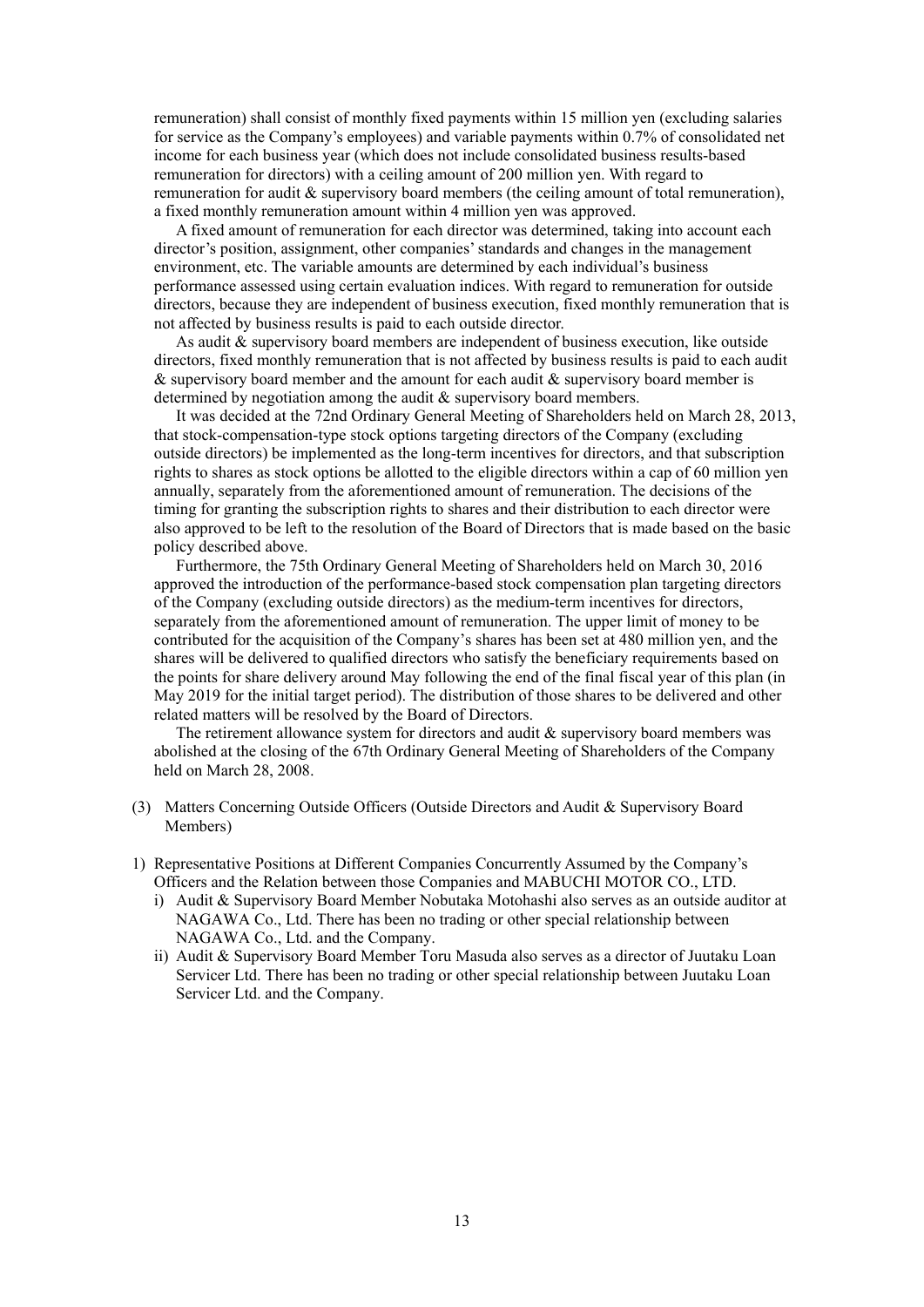2) Major Activities during the Fiscal Year under Review

|                     | Activities                                                                      |
|---------------------|---------------------------------------------------------------------------------|
| Director            | Attended 17 of the 18 meetings of the Board of Directors held during the fiscal |
| Iwao Nakamura       | year under review. Based on his ample experience as a company executive         |
|                     | over the years and from a position independent of the Company's                 |
|                     | management, he provided advice and made propositions to ensure the legality,    |
|                     | adequacy and fairness of decision making and business execution.                |
| Director            | Attended all 18 meetings of the Board of Directors held during the fiscal year  |
| Ichiro Hashimoto    | under review. Based on his ample experience as a company executive over the     |
|                     | years and from a position independent of the Company's management, he           |
|                     | provided advice and made propositions to ensure the legality, adequacy and      |
|                     | fairness of decision making and business execution.                             |
| Audit &             | Attended all 18 meetings of the Board of Directors and all 10 meetings of the   |
| Supervisory         | Audit & Supervisory Board held during the fiscal year under review. Based on    |
| <b>Board Member</b> | his ample experience and professional viewpoints in corporate accounting        |
| Nobutaka            | audits as a certified public accountant and from a position independent of the  |
| Motohashi           | Company's management, he provided advice and made propositions to ensure        |
|                     | the legality, adequacy and fairness of decision making and business execution.  |
| Audit &             | Attended all 18 meetings of the Board of Directors and all 10 meetings of the   |
| Supervisory         | Audit & Supervisory Board held during the fiscal year under review. Based on    |
| <b>Board Member</b> | his ample experience and professional viewpoints on corporate legal affairs as  |
| Toru Masuda         | an attorney and from a position independent of the Company's management,        |
|                     | he provided advice and made propositions to ensure the legality, adequacy and   |
|                     | fairness of decision making and business execution.                             |
| Audit &             | Attended all 13 meetings of the Board of Directors and all 6 meetings of the    |
| Supervisory         | Audit & Supervisory Board held since he had assumed the position of audit $\&$  |
| <b>Board Member</b> | supervisory board member on March 30, 2016. Based on his ample experience       |
| Takashi Asai        | and professional viewpoints on corporate legal affairs as an attorney and from  |
|                     | a position independent of the Company's management, he provided advice and      |
|                     | made propositions to ensure the legality, adequacy and fairness of decision     |
|                     | making and business execution.                                                  |

# 3) Outline of Limited Liability Agreements

As per Article 427, Paragraph 1, of the Companies Act and the Company's Articles of Incorporation, the Company entered into an agreement with two  $(2)$  outside directors and three (3) outside audit & supervisory board members to limit their liabilities for damages as provided in Article 423, Paragraph 1, of the Companies Act. The limit of liabilities under the agreement shall be the amount set forth in the relevant laws and regulations.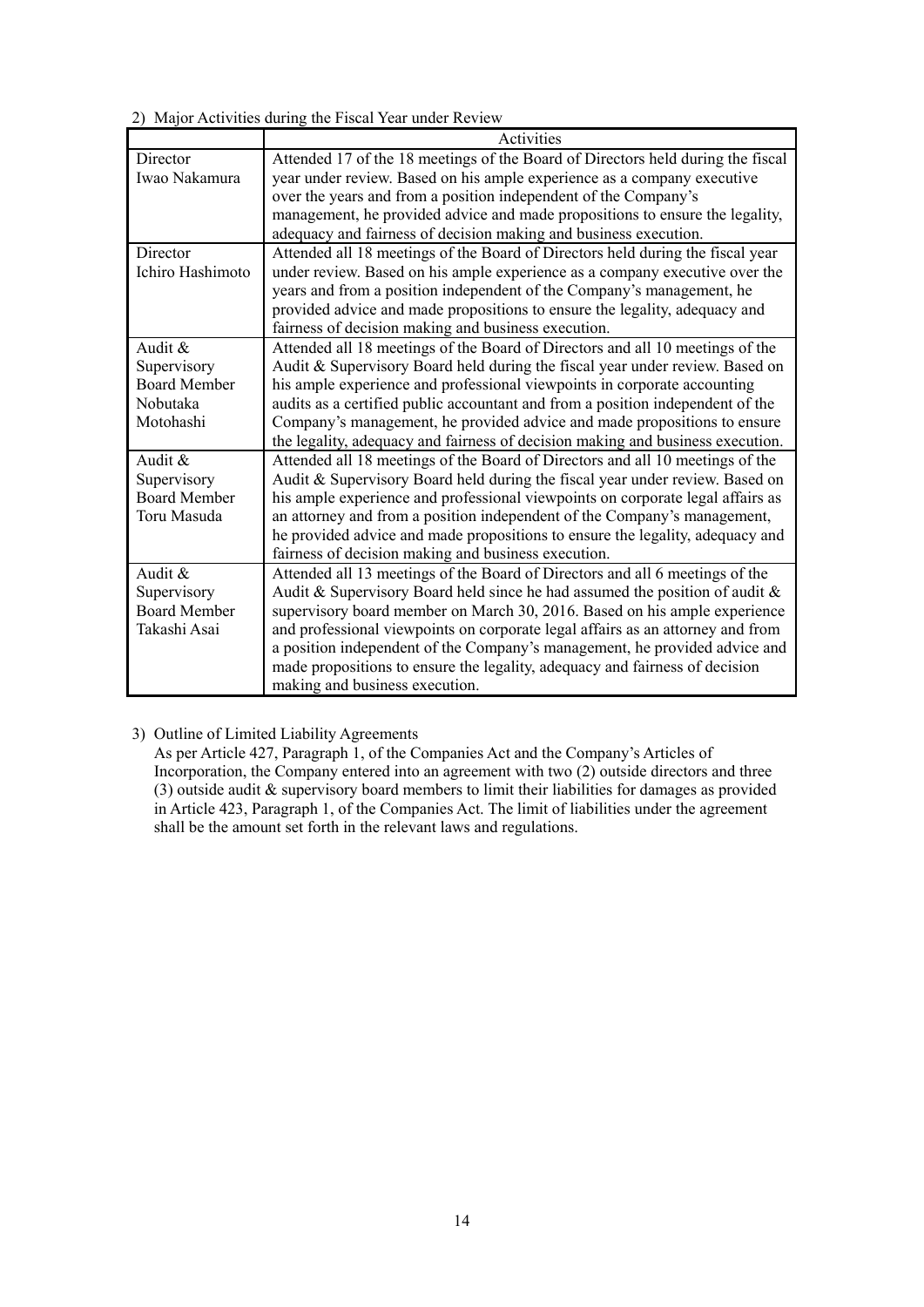#### **Consolidated Balance Sheet**

(As of December 31, 2016)

|                                     |         |                                            | (Millions of yen) |
|-------------------------------------|---------|--------------------------------------------|-------------------|
| Item                                | Amount  | Item                                       | Amount            |
| (Assets)                            | 258,387 | (Liabilities)                              | 25,470            |
| <b>Current assets</b>               | 184,878 | <b>Current liabilities</b>                 | 19,935            |
| Cash and bank deposits              | 122,477 | Trade notes and accounts payable           | 7,340             |
| Trade notes and accounts receivable | 28,348  | Short-term loans payable                   | 113               |
| Short-term investments              | 499     | Accrued income taxes                       | 2,462             |
| Merchandises and finished goods     | 18,631  | Accrued bonuses due to employees           | 252               |
| Work in process                     | 1,296   | Accrued bonuses due to directors           | 145               |
| Raw materials and supplies          | 6,765   | Deferred tax liabilities-current           | 65                |
| Deferred tax assets-current         | 1,667   | Other current liabilities                  | 9,556             |
| Other current assets                | 5,292   | <b>Long-term liabilities</b>               | 5,534             |
| Allowance for doubtful receivables  | (102)   | Long-term loans payable                    | 56                |
| <b>Fixed assets</b>                 | 73,509  | Accrued benefits for stock payment         | 77                |
| Property, plant and equipment       | 60,336  | Net defined benefit liability              | 2,620             |
| Buildings and structures            | 19,456  | Asset retirement obligations               | 13                |
| Machinery, equipment and vehicles   | 25,332  | Deferred tax liabilities-non-current       | 2,476             |
| Tools, furniture and fixture        | 4,381   | Other long-term liabilities-non-current    | 289               |
| Land                                | 6,197   | (Net assets)                               | 232,917           |
| Construction in progress            | 4,966   | Shareholders' equity                       | 227,792           |
| <b>Intangible assets</b>            | 1,163   | <b>Common stock</b>                        | 20,704            |
| <b>Investments and other assets</b> | 12,009  | Additional paid-in capital                 | 20,579            |
| Investment securities               | 10,504  | <b>Retained earnings</b>                   | 193,141           |
| Deferred tax assets-non-current     | 488     | <b>Treasury stock</b>                      | (6, 633)          |
| Other investments and other assets  | 1,112   | Accumulated other comprehensive income     | 5,014             |
| Allowance for doubtful receivables  | (95)    | Net unrealized holding gains on securities | 2,708             |
|                                     |         | Deferred gains or losses on hedges         | (472)             |
|                                     |         | Foreign currency translation adjustment    | 4,222             |
|                                     |         | Remeasurements of defined benefit plans    | (1, 443)          |
|                                     |         | <b>Subscription rights to shares</b>       | 110               |
| <b>Total assets</b>                 | 258,387 | <b>Total liabilities and net assets</b>    | 258,387           |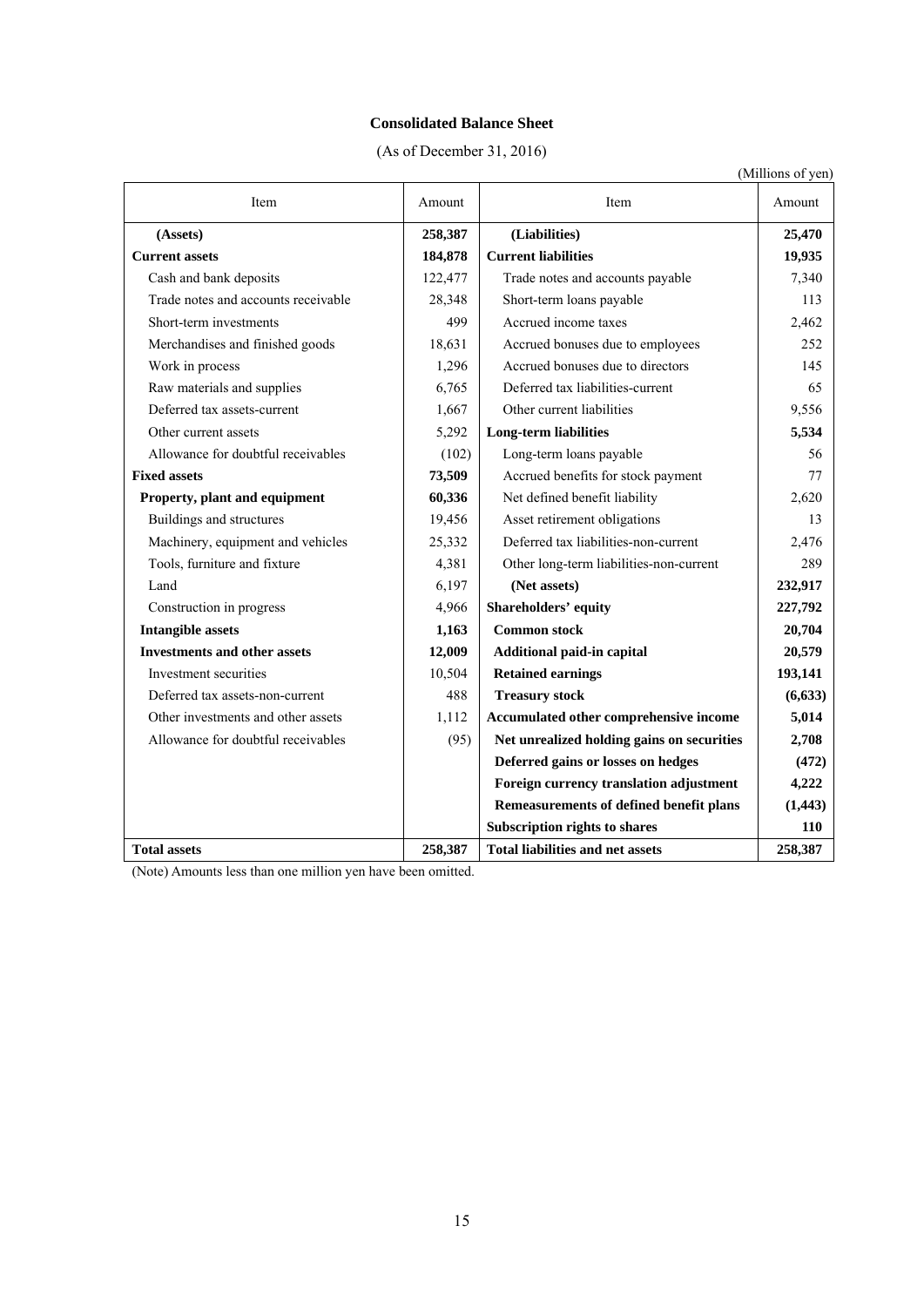#### **Consolidated Statement of Income**

(For the year ended December 31, 2016)

|                                              |       | (Millions of yen) |
|----------------------------------------------|-------|-------------------|
| Item<br>Amount                               |       |                   |
| <b>Net sales</b><br><b>Cost of sales</b>     |       | 140,699           |
|                                              |       | 94,510            |
| <b>Gross profit</b>                          |       | 46,188            |
| Selling, general and administrative expenses |       | 21,963            |
| <b>Operating income</b>                      |       | 24,225            |
| Non-operating income                         |       |                   |
| Interest income                              | 345   |                   |
| Dividend income                              | 176   |                   |
| Foreign exchange gains                       | 493   |                   |
| Gain on sales of raw material scrap          | 832   |                   |
| Other                                        | 375   | 2,223             |
| Non-operating expenses                       |       |                   |
| Stock-related expenses                       | 62    |                   |
| Non-deductible consumption tax               | 68    |                   |
| Other                                        | 180   | 312               |
| <b>Ordinary</b> income                       |       | 26,135            |
| <b>Extraordinary income</b>                  |       |                   |
| Gain on disposal of fixed assets             | 416   |                   |
| Gain on sales of investment securities       | 570   | 987               |
| <b>Extraordinary loss</b>                    |       |                   |
| Loss on disposal of fixed assets             | 220   |                   |
| Impairment loss                              | 90    |                   |
| Provision for business structure improvement | 133   |                   |
| Loss on sales of investment securities       | 137   |                   |
| Other                                        | 1     | 583               |
| Income before income taxes                   |       | 26,539            |
| Current                                      | 6,833 |                   |
| Deferred                                     | (893) | 5,940             |
| Net income                                   |       | 20,598            |
| Profit attributable to owners of parent      |       | 20,598            |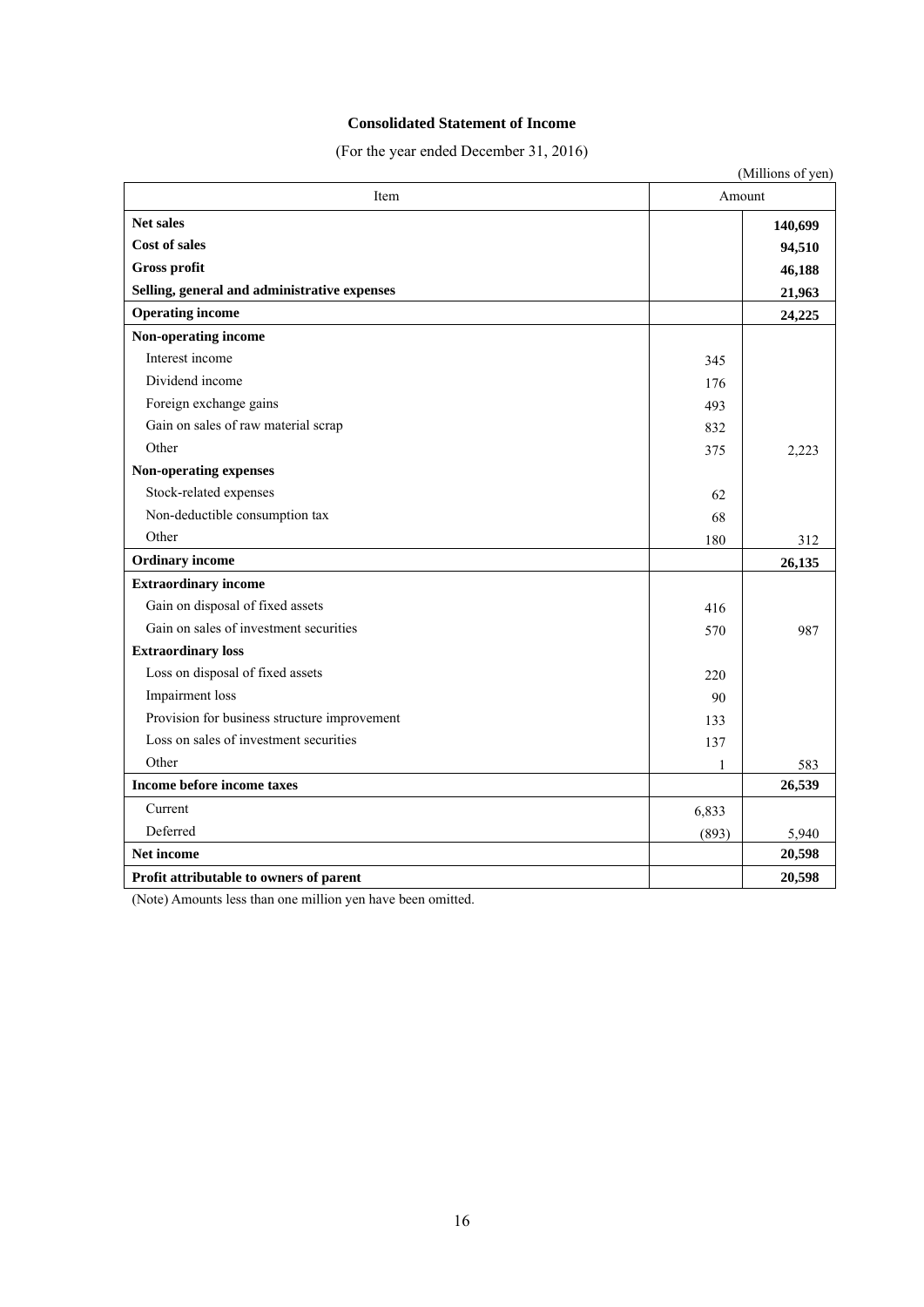#### **Consolidated Statement of Changes in Net Assets**

(For the year ended December 31, 2016)

|                                                         |              |                               |                   |                | $($ <sup>1</sup>              |  |  |  |
|---------------------------------------------------------|--------------|-------------------------------|-------------------|----------------|-------------------------------|--|--|--|
|                                                         |              | Shareholders' equity          |                   |                |                               |  |  |  |
|                                                         | Common stock | Additional paid-in<br>capital | Retained earnings | Treasury stock | Total shareholders'<br>equity |  |  |  |
| Beginning balance                                       | 20,704       | 20,419                        | 183,853           | (6,046)        | 218,932                       |  |  |  |
| Changes of items during the<br>period                   |              |                               |                   |                |                               |  |  |  |
| Cash dividend (Note: 1)                                 |              |                               | (4,029)           |                | (4,029)                       |  |  |  |
| Cash dividend<br>(Interim dividends)                    |              |                               | (3,017)           |                | (3,017)                       |  |  |  |
| Profit attributable to<br>owners of parent              |              |                               | 20,598            |                | 20,598                        |  |  |  |
| Purchase of treasury stock                              |              |                               |                   | (5, 442)       | (5, 442)                      |  |  |  |
| Disposal of treasury stock                              |              | 159                           |                   | 591            | 751                           |  |  |  |
| Cancellation of treasury<br>stock                       |              |                               | (4,263)           | 4,263          |                               |  |  |  |
| Net changes of items other<br>than shareholders' equity |              |                               |                   |                |                               |  |  |  |
| Total changes of items<br>during the period             |              | 159                           | 9,288             | (587)          | 8,860                         |  |  |  |
| Ending balance                                          | 20,704       | 20,579                        | 193,141           | (6, 633)       | 227,792                       |  |  |  |

(Millions of yen)

|                                                         | Accumulated other comprehensive income                     |                                             |                                                  |                                                    |                                                          |                                     |                     |
|---------------------------------------------------------|------------------------------------------------------------|---------------------------------------------|--------------------------------------------------|----------------------------------------------------|----------------------------------------------------------|-------------------------------------|---------------------|
|                                                         | <b>Net</b><br>unrealized<br>holding gains<br>on securities | Deferred<br>gains or<br>losses on<br>hedges | Foreign<br>currency<br>translation<br>adjustment | Remeasure-<br>ments of<br>defined<br>benefit plans | Total<br>accumulated<br>other<br>comprehensive<br>income | Subscription<br>rights to<br>shares | Total net<br>assets |
| Beginning balance                                       | 2,441                                                      |                                             | 12,775                                           | (965)                                              | 14,251                                                   | 61                                  | 233,245             |
| Changes of items during the<br>period                   |                                                            |                                             |                                                  |                                                    |                                                          |                                     |                     |
| Cash dividend (Note: 1)                                 |                                                            |                                             |                                                  |                                                    |                                                          |                                     | (4,029)             |
| Cash dividend<br>(Interim dividends)                    |                                                            |                                             |                                                  |                                                    |                                                          |                                     | (3,017)             |
| Profit attributable to<br>owners of parent              |                                                            |                                             |                                                  |                                                    |                                                          |                                     | 20,598              |
| Purchase of treasury stock                              |                                                            |                                             |                                                  |                                                    |                                                          |                                     | (5, 442)            |
| Disposal of treasury stock                              |                                                            |                                             |                                                  |                                                    |                                                          |                                     | 751                 |
| Cancellation of treasury<br>stock                       |                                                            |                                             |                                                  |                                                    |                                                          |                                     |                     |
| Net changes of items other<br>than shareholders' equity | 266                                                        | (472)                                       | (8, 553)                                         | (478)                                              | (9,236)                                                  | 48                                  | (9,188)             |
| Total changes of items<br>during the period             | 266                                                        | (472)                                       | (8, 553)                                         | (478)                                              | (9,236)                                                  | 48                                  | (327)               |
| Ending balance                                          | 2,708                                                      | (472)                                       | 4,222                                            | (1, 443)                                           | 5,014                                                    | 110                                 | 232,917             |

(Notes)

1. The dividends were paid as appropriations of retained earnings based on a resolution at the 75th ordinary general meeting of shareholders held on March 30, 2016.

2. Amounts less than one million yen have been omitted.

(Millions of yen)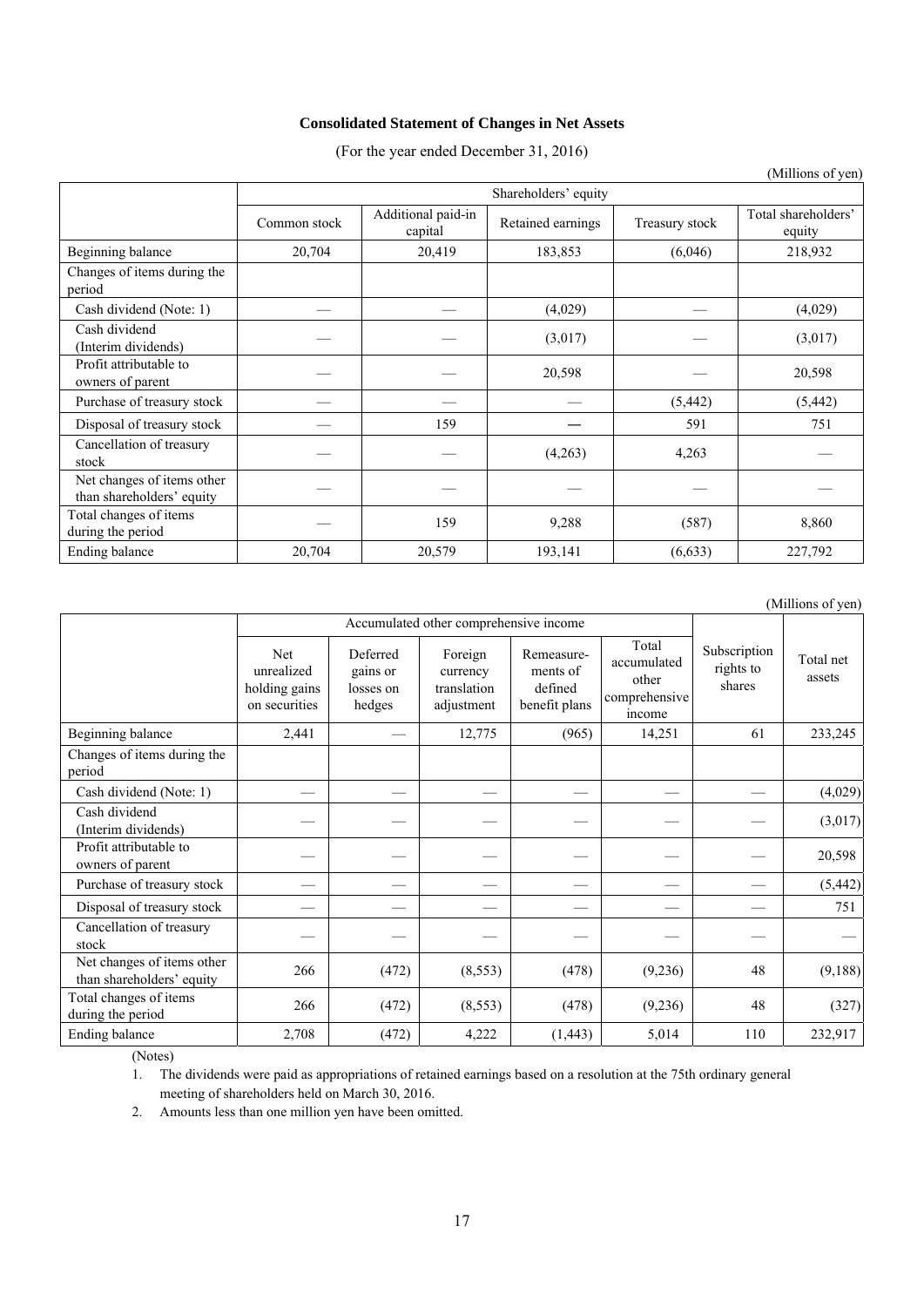#### <Reference>

# **Consolidated Statement of Comprehensive Income**

(For the year ended December 31, 2016)

|                                                                | (Millions of yen) |
|----------------------------------------------------------------|-------------------|
| Item                                                           | Amount            |
| Net income                                                     |                   |
| Other comprehensive income                                     |                   |
| Net unrealized holding gains on securities                     |                   |
| Deferred gains or losses on hedges                             |                   |
| Foreign currency translation adjustment                        |                   |
| Remeasurements of defined benefit plans                        |                   |
| Total other comprehensive income                               |                   |
| <b>Comprehensive income</b>                                    |                   |
| Comprehensive income attributable to                           |                   |
| Comprehensive income attributable to owners of the parent      |                   |
| Comprehensive income attributable to non-controlling interests |                   |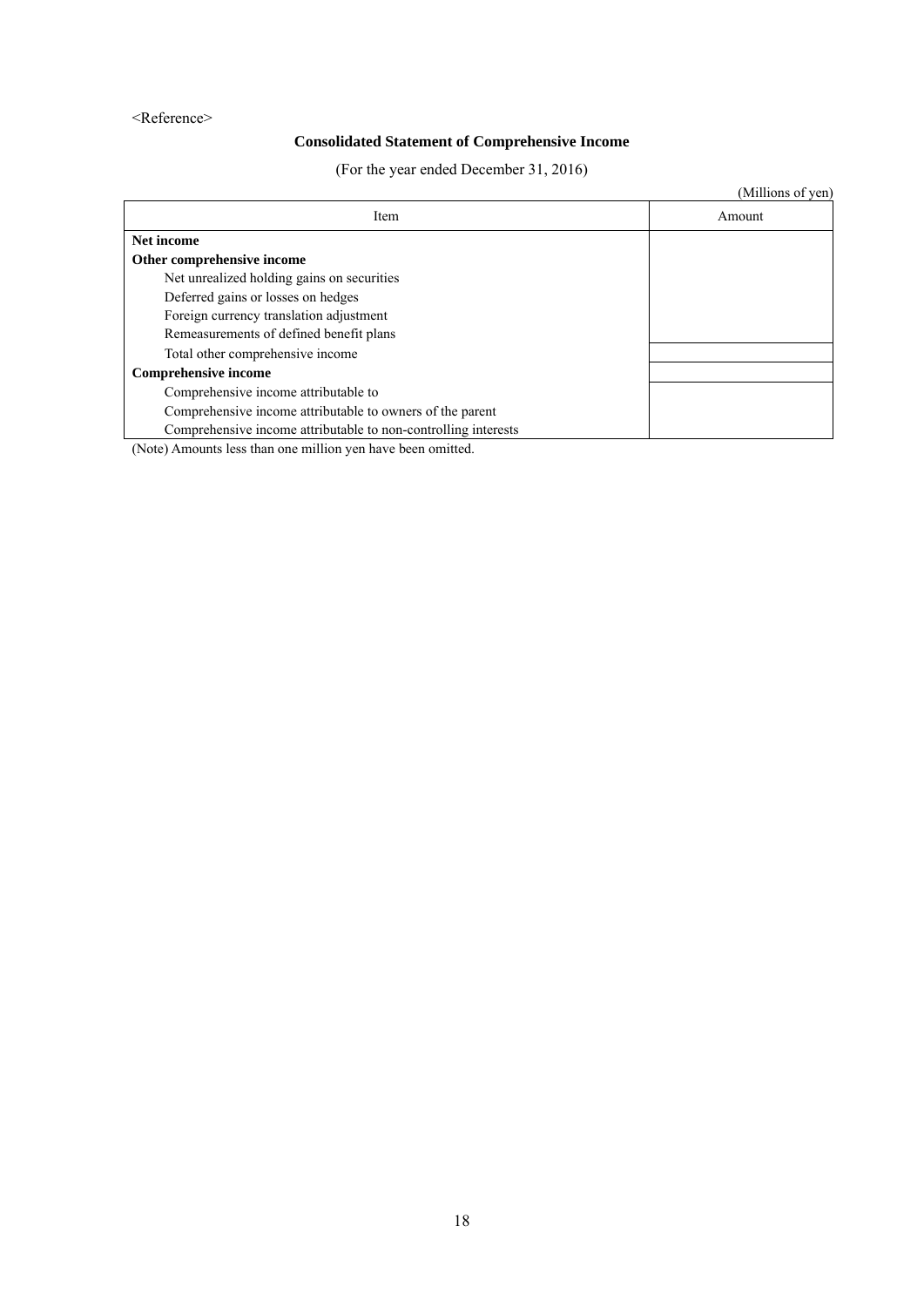#### <Reference>

# **Consolidated Statement of Cash Flows**

(For the year ended December 31, 2016)

|                                                                          | (Millions of yen) |
|--------------------------------------------------------------------------|-------------------|
| Item                                                                     | Amount            |
| <b>Cash flows from operating activities</b>                              |                   |
| Income before income taxes                                               | 26,539            |
| Depreciation and amortization                                            | 6,359             |
| Impairment loss                                                          | 90                |
| Increase (Decrease) in net defined benefit liability                     | 610               |
| Interest and dividends income                                            | (521)             |
| Foreign exchange losses (gains)                                          | 131               |
| Loss (Gain) on sales of short-term investments and investment securities | (433)             |
| Loss (Gain) on disposal of fixed assets                                  | (196)             |
| Decrease (Increase) in trade notes and accounts receivable               | (4,082)           |
| Decrease (Increase) in inventories                                       | 1,960             |
| Increase (Decrease) in trade notes and accounts payable                  | 2,081             |
| Other, net                                                               | 1,423             |
| Sub total                                                                | 33,963            |
| Interest and dividends received                                          | 519               |
| Income taxes paid                                                        | (6, 524)          |
| Net cash provided by operating activities                                | 27,958            |
| <b>Cash flows from investing activities</b>                              |                   |
| Increase of time deposits                                                | (170)             |
| Proceeds from withdrawal of time deposits                                | 326               |
| Purchase of short-term investments                                       | (2,000)           |
| Proceeds from sales of short-term investments                            | 6,000             |
| Purchase of fixed assets                                                 | (11,352)          |
| Proceeds from sales of fixed assets                                      | 429               |
| Proceeds from sales of investment securities                             | 5,808             |
| Payment for establishment of a subsidiary                                | (2,019)           |
| Other, net                                                               | (462)             |
| Net cash used in investing activities                                    | (3, 440)          |
| <b>Cash flows from financing activities</b>                              |                   |
| Repayment of long term loans payable                                     | (113)             |
| Cash dividends paid                                                      | (7,046)           |
| Purchase of treasury stock                                               | (5, 451)          |
| Proceeds from sales of treasury stock                                    | 751               |
| Net cash used in financing activities                                    | (11, 860)         |
| Effect of exchange rate changes on cash and cash equivalents             | (3,311)           |
| Net increase (decrease) in cash and cash equivalents                     | 9,345             |
| Cash and cash equivalents at beginning of period                         | 112,956           |
| Cash and cash equivalents at end of period                               | 122,302           |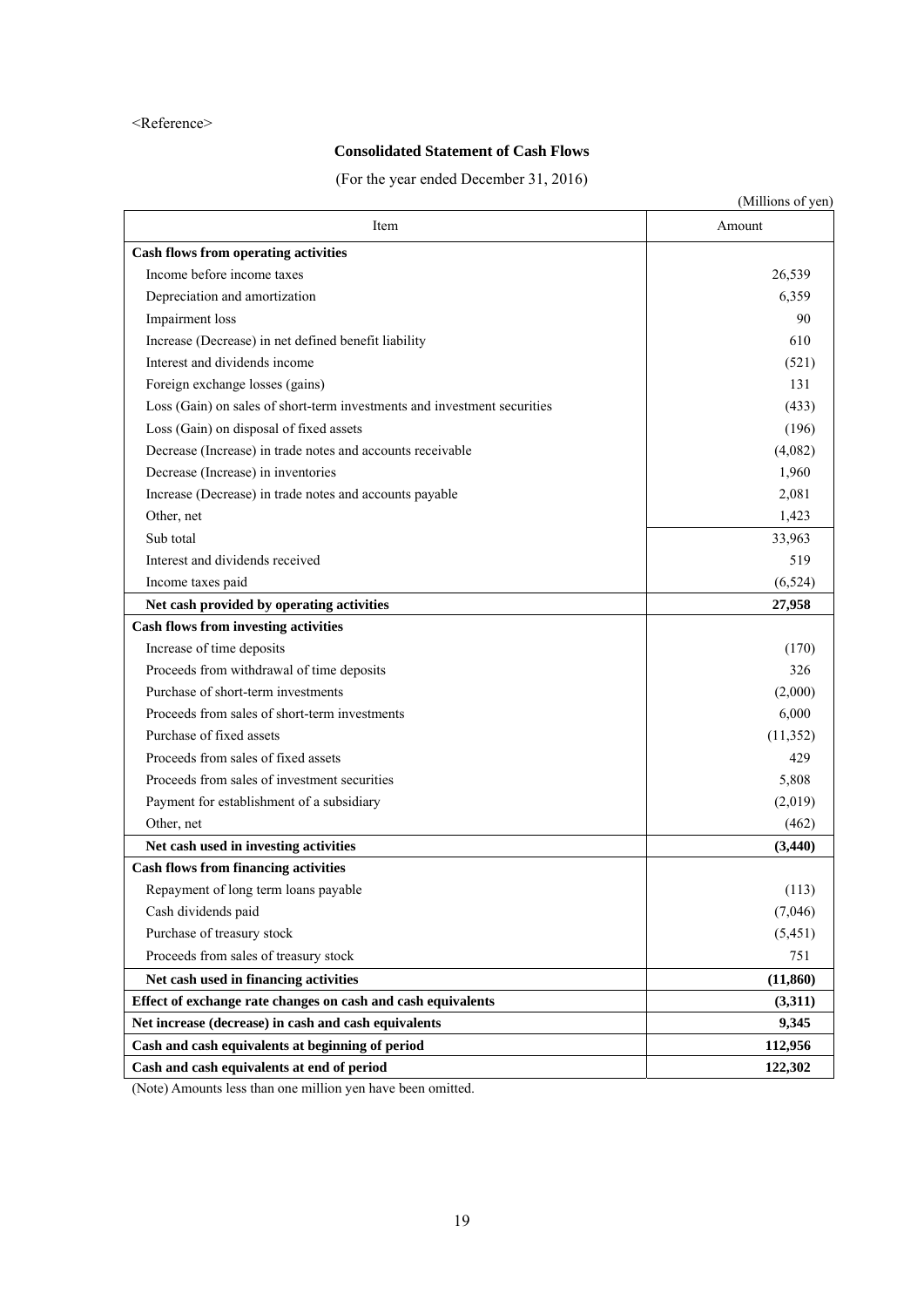#### **Non-Consolidated Balance Sheet**

(As of December 31, 2016)

|                                                                |         |                                                    | (Millions of yen) |
|----------------------------------------------------------------|---------|----------------------------------------------------|-------------------|
| Item                                                           | Amount  | Item                                               | Amount            |
| (Assets)                                                       | 167,204 | (Liabilities)                                      | 13,843            |
| <b>Current assets</b>                                          | 101,307 | <b>Current liabilities</b>                         | 12,151            |
| Cash and bank deposits                                         | 66,188  | Accounts payable                                   | 7,589             |
| Trade notes receivable                                         | 293     | Short-term loans payable                           | 113               |
| Accounts receivable                                            | 29,187  | Accounts payable-other                             | 1,117             |
| Short-term investments                                         | 499     | Accrued expenses                                   | 469               |
| Merchandises and finished goods                                | 1,311   | Accrued income taxes                               | 1,262             |
| Work in process                                                | 16      | Accrued bonuses due to employees                   | 252               |
| Raw materials and supplies                                     | 616     | Accrued bonuses due to directors                   | 145               |
| Deferred tax assets-current                                    | 519     | Other current liabilities                          | 1,201             |
| Other current assets                                           | 2,673   | <b>Long-term liabilities</b>                       | 1,691             |
| <b>Fixed assets</b>                                            | 65,897  | Long-term loans payable                            | 56                |
| Property, plant and equipment                                  | 16,021  | Accrued benefits for stock payment                 | 77                |
| <b>Buildings</b>                                               | 7,994   | Allowance for retirement benefits for<br>employees | 543               |
| <b>Structures</b>                                              | 815     | Asset retirement obligations                       | 13                |
| Machinery and equipment                                        | 618     | Deferred tax liabilities-non-current               | 802               |
| Vehicles                                                       | 8       | Other long-term liabilities-non-current            | 198               |
| Tools, furniture and fixture                                   | 463     | (Net assets)                                       | 153,361           |
| Land                                                           | 5,996   | Shareholders' equity                               | 151,014           |
| Construction in progress                                       | 125     | <b>Common stock</b>                                | 20,704            |
| <b>Intangible assets</b>                                       | 557     | Additional paid-in capital                         | 20,579            |
| Software                                                       | 550     | Legal capital surplus                              | 20,419            |
| Other intangible assets                                        | 6       | Other capital surplus                              | 159               |
| <b>Investments and other assets</b>                            | 49,319  | <b>Retained earnings</b>                           | 116,364           |
| Investment securities                                          | 10,425  | Legal retained earnings                            | 3,819             |
| Stocks of subsidiaries and affiliates                          | 13,567  | Other legal retained earnings                      | 112,545           |
| Investments in capital of subsidiaries and<br>affiliates       | 22,390  | Reserve for the reduction of fixed assets          | 133               |
| Long-term loans receivable from<br>subsidiaries and affiliates | 2,887   | General reserve                                    | 170,119           |
| Other investments and other assets                             | 84      | Retained earnings carried forward                  | (57,708)          |
| Allowance for doubtful receivables                             | (35)    | <b>Treasury stock</b>                              | (6, 633)          |
|                                                                |         | <b>Revaluation/translation adjustments</b>         | 2,236             |
|                                                                |         | Net unrealized holding gains on securities         | 2,708             |
|                                                                |         | Deferred gains or losses on hedges                 | (472)             |
|                                                                |         | <b>Subscription rights to shares</b>               | 110               |
| <b>Total assets</b>                                            | 167,204 | <b>Total liabilities and net assets</b>            | 167,204           |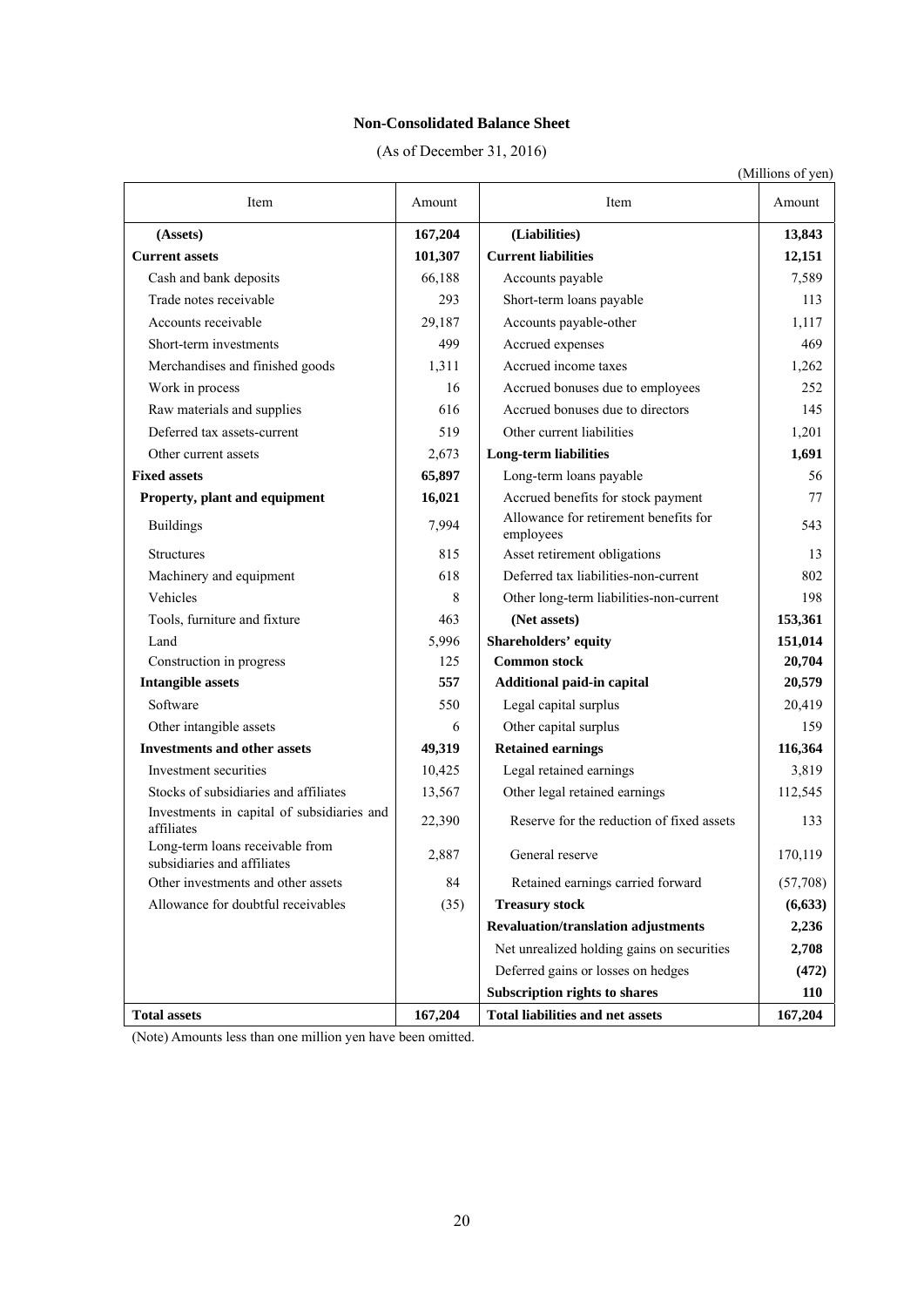### **Non-Consolidated Statement of Income**

(For the year ended December 31, 2016)

| Item                                         | Amount       |        |
|----------------------------------------------|--------------|--------|
| Net sales                                    |              | 99,847 |
| <b>Cost of sales</b>                         |              | 75,950 |
| Gross profit                                 |              | 23,897 |
| Selling, general and administrative expenses |              | 15,239 |
| <b>Operating income</b>                      |              | 8,657  |
| Non-operating income                         |              |        |
| Interest income                              | 50           |        |
| Interest on short-term investments           | 74           |        |
| Dividend income                              | 7,025        |        |
| Other                                        | 212          | 7,363  |
| Non-operating expenses                       |              |        |
| Stock-related expenses                       | 62           |        |
| Foreign exchange losses                      | 70           |        |
| Other                                        | 39           | 173    |
| <b>Ordinary</b> income                       |              | 15,847 |
| <b>Extraordinary income</b>                  |              |        |
| Gain on disposal of fixed assets             | $\theta$     |        |
| Gain on sales of investment securities       | 570          | 570    |
| <b>Extraordinary loss</b>                    |              |        |
| Loss on disposal of fixed assets             | 6            |        |
| Loss on sales of investment securities       | 137          |        |
| Other                                        | $\mathbf{0}$ | 143    |
| Income before income taxes                   |              | 16,274 |
| Current                                      | 2,978        |        |
| Deferred                                     | (46)         | 2,932  |
| Net income                                   |              | 13,342 |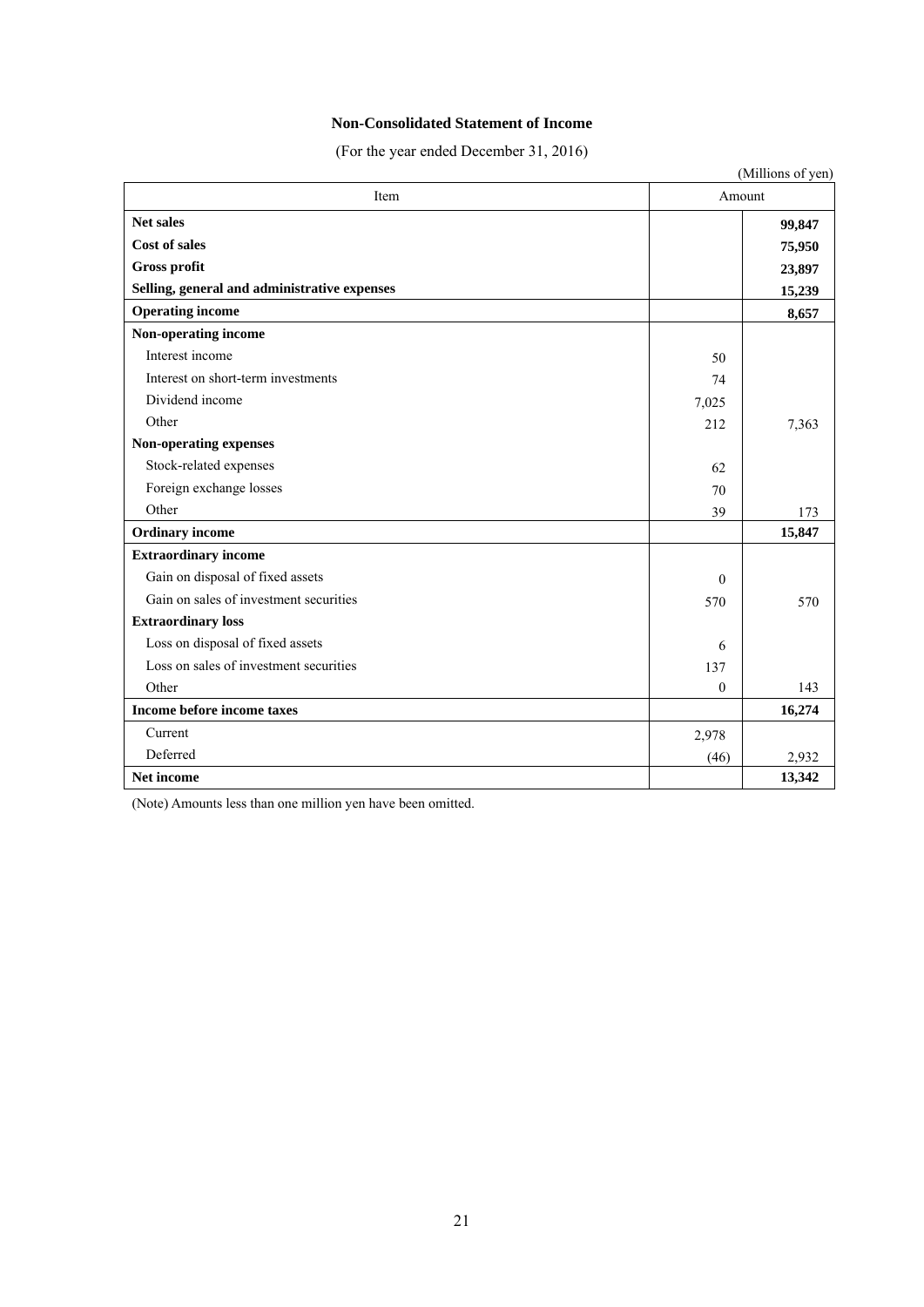# **Non-Consolidated Statement of Changes in Net Assets**

(For the year ended December 31, 2016)

|                                                          |                      |                            |                          |                                        | (Millions of yen)          |  |  |
|----------------------------------------------------------|----------------------|----------------------------|--------------------------|----------------------------------------|----------------------------|--|--|
|                                                          | Shareholders' equity |                            |                          |                                        |                            |  |  |
|                                                          | Common               | Additional paid-in capital |                          |                                        |                            |  |  |
|                                                          | stock                | Legal capital<br>surplus   | Other capital<br>surplus | Total<br>additional<br>paid-in capital | Legal retained<br>earnings |  |  |
| Beginning balance                                        | 20704                | 2049                       |                          | 2040                                   | $\mathbb{R}^{9}$           |  |  |
| Changes of items during the period                       |                      |                            |                          |                                        |                            |  |  |
| Cash dividend (Note: 1)                                  |                      |                            |                          |                                        |                            |  |  |
| Cash dividend<br>(Interim dividends)                     |                      |                            |                          |                                        |                            |  |  |
| Net income                                               |                      |                            |                          |                                        |                            |  |  |
| Purchase of treasury stock                               |                      |                            |                          |                                        |                            |  |  |
| Disposal of treasury stock                               |                      |                            | đ                        | 9                                      |                            |  |  |
| Cancellation of treasury stock                           |                      |                            |                          |                                        |                            |  |  |
| Reversal of reserve for the<br>reduction of fixed assets |                      |                            |                          |                                        |                            |  |  |
| Net changes of items other than<br>shareholders' equity  |                      |                            |                          |                                        |                            |  |  |
| Total changes of items during the<br>period              |                      |                            | đ                        | 9                                      |                            |  |  |
| Ending balance                                           | 20704                | 20419                      | đ                        | 2059                                   | 389                        |  |  |

(Millions of yen)

|                                                          | Shareholders' equity                            |                               |                                      |                            |  |  |  |
|----------------------------------------------------------|-------------------------------------------------|-------------------------------|--------------------------------------|----------------------------|--|--|--|
|                                                          |                                                 |                               | Retained earnings                    |                            |  |  |  |
|                                                          |                                                 | Other legal retained earnings |                                      |                            |  |  |  |
|                                                          | Reserve for the<br>reduction of<br>fixed assets | General reserve               | Retained earnings<br>carried forward | Total retained<br>earnings |  |  |  |
| Beginning balance                                        | 135                                             | 170,119                       | (59, 742)                            | 114,331                    |  |  |  |
| Changes of items during the period                       |                                                 |                               |                                      |                            |  |  |  |
| Cash dividend (Note: 1)                                  |                                                 |                               | (4,029)                              | (4,029)                    |  |  |  |
| Cash dividend<br>(Interim dividends)                     |                                                 |                               | (3,017)                              | (3,017)                    |  |  |  |
| Net income                                               |                                                 |                               | 13,342                               | 13,342                     |  |  |  |
| Purchase of treasury stock                               |                                                 |                               |                                      |                            |  |  |  |
| Disposal of treasury stock                               |                                                 |                               |                                      |                            |  |  |  |
| Cancellation of treasury stock                           |                                                 |                               | (4,263)                              | (4,263)                    |  |  |  |
| Reversal of reserve for the<br>reduction of fixed assets | (1)                                             |                               |                                      |                            |  |  |  |
| Net changes of items other than<br>shareholders' equity  |                                                 |                               |                                      |                            |  |  |  |
| Total changes of items during the<br>period              | (1)                                             |                               | 2,033                                | (2,032)                    |  |  |  |
| Ending balance                                           | 133                                             | 170,119                       | (57,708)                             | 116,364                    |  |  |  |

22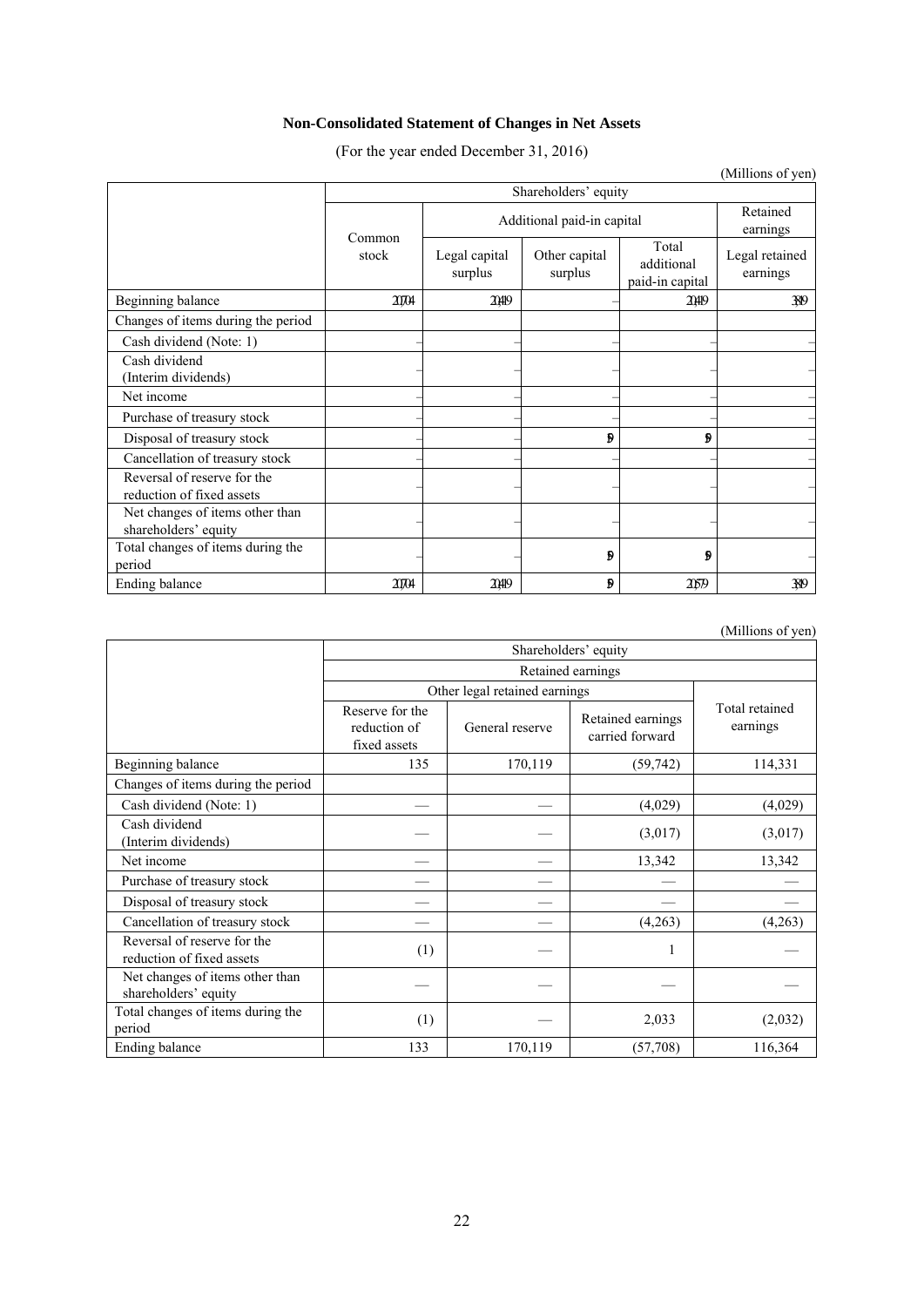|                                                          |                   |                                  |                                                        |                                             |                                                     |                                       | (Millions of yen)   |
|----------------------------------------------------------|-------------------|----------------------------------|--------------------------------------------------------|---------------------------------------------|-----------------------------------------------------|---------------------------------------|---------------------|
|                                                          |                   | Shareholders' equity             |                                                        | Revaluation/translation adjustments         |                                                     |                                       |                     |
|                                                          | Treasury<br>stock | Total<br>shareholders'<br>equity | Net<br>unrealized<br>holding<br>gains on<br>securities | Deferred<br>gains or<br>losses on<br>hedges | Total<br>revaluation/<br>translation<br>adjustments | Subscrip-<br>tion rights<br>to shares | Total net<br>assets |
| Beginning balance                                        | (6,046)           | 149,410                          | 2,441                                                  |                                             | 2,441                                               | 61                                    | 151,913             |
| Changes of items during the<br>period                    |                   |                                  |                                                        |                                             |                                                     |                                       |                     |
| Cash dividend (Note: 1)                                  |                   | (4,029)                          |                                                        |                                             |                                                     |                                       | (4,029)             |
| Cash dividend<br>(Interim dividends)                     |                   | (3,017)                          |                                                        |                                             |                                                     |                                       | (3,017)             |
| Net income                                               |                   | 13,342                           | --                                                     |                                             |                                                     |                                       | 13,342              |
| Purchase of treasury stock                               | (5, 442)          | (5, 442)                         |                                                        |                                             |                                                     |                                       | (5, 442)            |
| Disposal of treasury stock                               | 591               | 751                              |                                                        |                                             |                                                     | $\overline{\phantom{0}}$              | 751                 |
| Cancellation of treasury<br>stock                        | 4,263             |                                  |                                                        |                                             |                                                     |                                       |                     |
| Reversal of reserve for the<br>reduction of fixed assets |                   |                                  |                                                        |                                             |                                                     |                                       |                     |
| Net changes of items other<br>than shareholders' equity  |                   |                                  | 266                                                    | (472)                                       | (205)                                               | 48                                    | (156)               |
| Total changes of items<br>during the period              | (587)             | 1,604                            | 266                                                    | (472)                                       | (205)                                               | 48                                    | 1,447               |
| Ending balance                                           | (6, 633)          | 151,014                          | 2,708                                                  | (472)                                       | 2,236                                               | 110                                   | 153,361             |

(Notes)

1. The dividends were paid as appropriations of retained earnings based on a resolution at the 75th ordinary general meeting of shareholders held on March 30, 2016.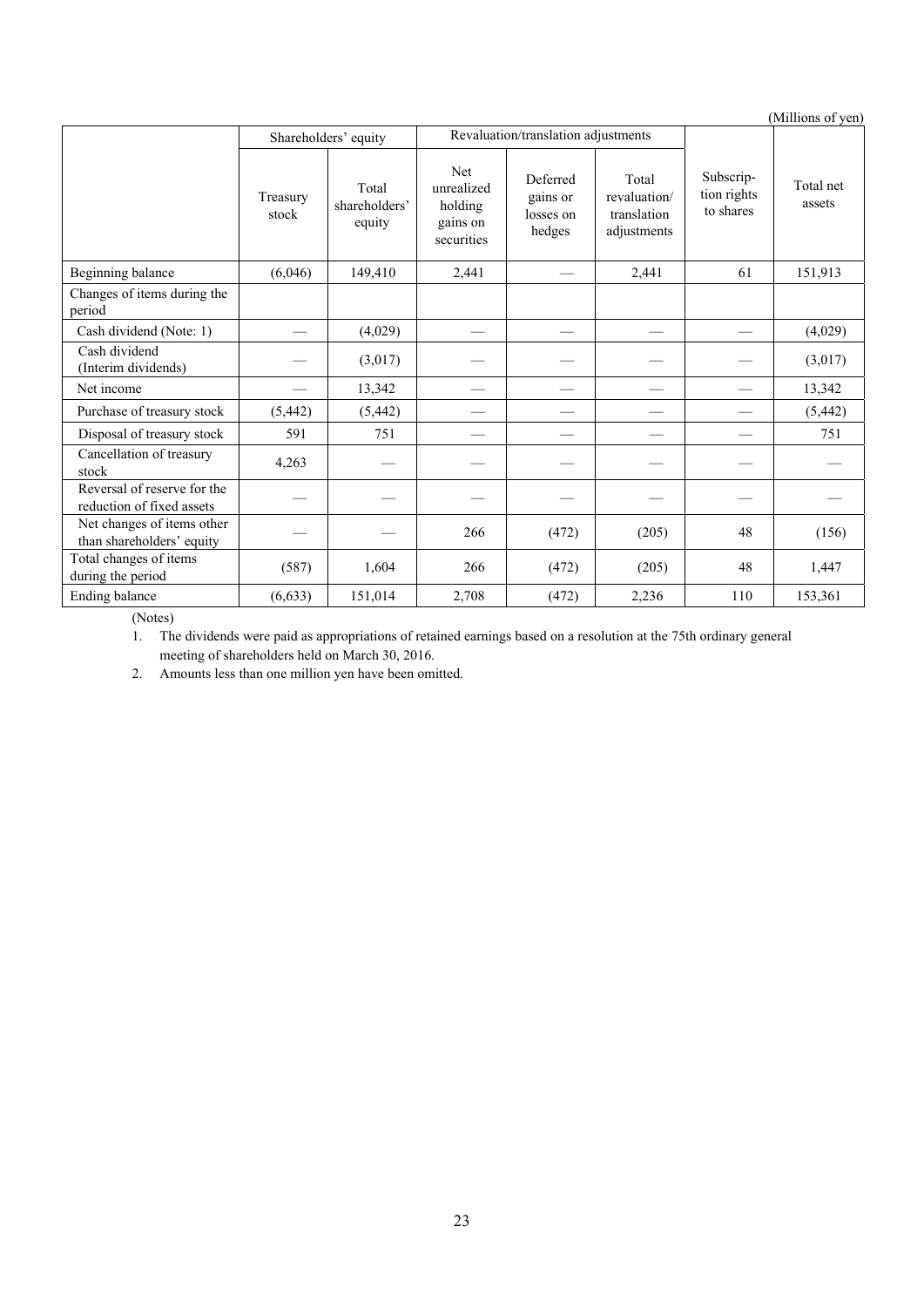## **REFERENCE DOCUMENTS FOR THE 76TH ORDINARY GENERAL MEETING OF SHAREHOLDERS**

**Proposal 1:** Proposed Appropriation of Retained Earnings for the 76th Fiscal Term

Our basic policy on the appropriation of retained earnings is to retain necessary earnings for sound business activities, to maintain healthy financial strength and to ensure adequate dividends to our shareholders based on performance for the year. Based on this policy, the Company makes it a principle to consistently distribute an annual ordinary dividend of 30 yen per share as payment of a long-term stable dividend, plus an additional special dividend equal to 30% (paid out on a per share basis) of the consolidated net income, depending on the performance of the Company.

We plan to pay an annual dividend of 120 yen per share consisting of an amount based on the above calculation standards (an ordinary dividend of 30 yen and a special dividend of 90 yen). Because we paid an interim dividend of 44 yen (an ordinary dividend of 15 yen and a special dividend of 29 yen) per share in September 2016, we propose the year-end dividend for the year as follows:

Matters related to the year-end dividend

- (1) Type of distributable properties Money
- (2) Matters related to the disbursement of distributable properties and the aggregate amount 76 yen per common share of the Company (An ordinary dividend of 15 yen and a special dividend of 61 yen) Aggregate dividend amount: 5,212,664,592 yen
- (3) Effective date of the distribution of retained earnings March 31, 2017

The remaining surplus will be used for measures aimed at further strengthening our existing businesses and investing in areas of future growth, with a view to further increasing corporate value.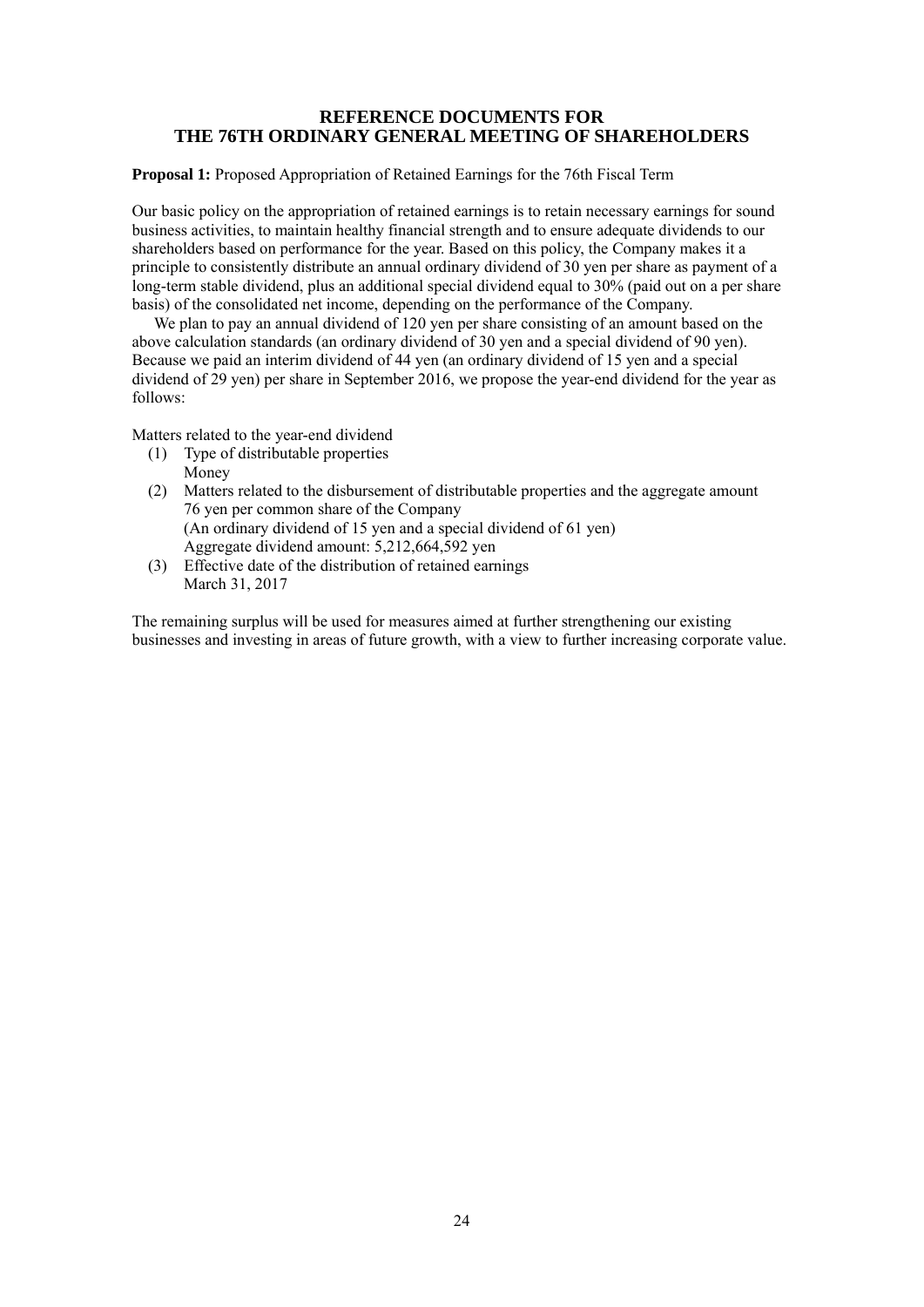### **Proposal 2:** Election of Eight (8) Directors

The term of office of all eight (8) directors currently in office will expire at the conclusion of the 76th Ordinary General Meeting of Shareholders. Shareholders are therefore requested to elect eight (8) directors. Before the submission of this proposal, the candidates were nominated at the Board of Directors' meeting following deliberation by the Nomination Committee as the advisory body to the Board of Directors.

|     | Name                                                                                                                     |                                                                                                                                                                                                                                                                                                                                                                                                                                                                                                                                                                                                                                                                                                                                                                                                                                                                                                                                                                                                                                                                                                                                                                                                                                                                                                                                                                                                                                                                                                                                                                                                                                                                                |           | Number of the |  |  |  |
|-----|--------------------------------------------------------------------------------------------------------------------------|--------------------------------------------------------------------------------------------------------------------------------------------------------------------------------------------------------------------------------------------------------------------------------------------------------------------------------------------------------------------------------------------------------------------------------------------------------------------------------------------------------------------------------------------------------------------------------------------------------------------------------------------------------------------------------------------------------------------------------------------------------------------------------------------------------------------------------------------------------------------------------------------------------------------------------------------------------------------------------------------------------------------------------------------------------------------------------------------------------------------------------------------------------------------------------------------------------------------------------------------------------------------------------------------------------------------------------------------------------------------------------------------------------------------------------------------------------------------------------------------------------------------------------------------------------------------------------------------------------------------------------------------------------------------------------|-----------|---------------|--|--|--|
| No. | (Date of birth)                                                                                                          | Brief personal history, position, assignment<br>and significant positions concurrently held<br>April 1984<br>Joined MABUCHI MOTOR CO., LTD.<br>Manager, Procurement Section, MABUCHI INDUSTRY<br>CO., LTD.<br>President, MABUCHI INDUSTRY CO., LTD.<br>Director and General Manager, General Affairs Department,<br>Human Resources Department, MABUCHI INDUSTRY<br>CO., LTD.<br>Manager, Corporate Planning Department, MABUCHI<br>MOTOR CO., LTD.<br>Deputy Senior General Manager, Business Platform<br>Innovation Headquarters, MABUCHI MOTOR CO., LTD.<br>General Manager, Corporate Planning Department,<br>MABUCHI MOTOR CO., LTD.<br>Executive Officer and Senior General Manager,<br>Administration Headquarters, MABUCHI MOTOR CO.,<br>LTD.<br>Director, Executive Officer and Senior General Manager,<br>Administration Headquarters, MABUCHI MOTOR CO.,<br>LTD.<br>Representative Director, President and CEO, MABUCHI<br>MOTOR CO., LTD. (Current position)<br>ability to play a significant role in the decision-making on important matters in the Group as well as the supervision of<br>corporate value. He has abundant experience and knowledge concerning global business operations gained through his<br>long-time experience in management of overseas subsidiaries as well as experience in the Corporate Planning Department at<br>the corporate headquarters since he joined the Company. Furthermore, since he assumed the office of Representative<br>Director and President in 2013, he has significantly contributed to the business expansion of the Group and the enhancement<br>of corporate value while demonstrating his strong leadership. | Company's |               |  |  |  |
|     |                                                                                                                          |                                                                                                                                                                                                                                                                                                                                                                                                                                                                                                                                                                                                                                                                                                                                                                                                                                                                                                                                                                                                                                                                                                                                                                                                                                                                                                                                                                                                                                                                                                                                                                                                                                                                                |           | shares held   |  |  |  |
|     |                                                                                                                          |                                                                                                                                                                                                                                                                                                                                                                                                                                                                                                                                                                                                                                                                                                                                                                                                                                                                                                                                                                                                                                                                                                                                                                                                                                                                                                                                                                                                                                                                                                                                                                                                                                                                                |           |               |  |  |  |
|     |                                                                                                                          | June 1990                                                                                                                                                                                                                                                                                                                                                                                                                                                                                                                                                                                                                                                                                                                                                                                                                                                                                                                                                                                                                                                                                                                                                                                                                                                                                                                                                                                                                                                                                                                                                                                                                                                                      |           |               |  |  |  |
|     |                                                                                                                          |                                                                                                                                                                                                                                                                                                                                                                                                                                                                                                                                                                                                                                                                                                                                                                                                                                                                                                                                                                                                                                                                                                                                                                                                                                                                                                                                                                                                                                                                                                                                                                                                                                                                                |           |               |  |  |  |
|     |                                                                                                                          | August 1996                                                                                                                                                                                                                                                                                                                                                                                                                                                                                                                                                                                                                                                                                                                                                                                                                                                                                                                                                                                                                                                                                                                                                                                                                                                                                                                                                                                                                                                                                                                                                                                                                                                                    |           |               |  |  |  |
|     |                                                                                                                          | May 2002                                                                                                                                                                                                                                                                                                                                                                                                                                                                                                                                                                                                                                                                                                                                                                                                                                                                                                                                                                                                                                                                                                                                                                                                                                                                                                                                                                                                                                                                                                                                                                                                                                                                       |           |               |  |  |  |
|     |                                                                                                                          |                                                                                                                                                                                                                                                                                                                                                                                                                                                                                                                                                                                                                                                                                                                                                                                                                                                                                                                                                                                                                                                                                                                                                                                                                                                                                                                                                                                                                                                                                                                                                                                                                                                                                |           |               |  |  |  |
|     |                                                                                                                          |                                                                                                                                                                                                                                                                                                                                                                                                                                                                                                                                                                                                                                                                                                                                                                                                                                                                                                                                                                                                                                                                                                                                                                                                                                                                                                                                                                                                                                                                                                                                                                                                                                                                                |           |               |  |  |  |
|     |                                                                                                                          | October 2002                                                                                                                                                                                                                                                                                                                                                                                                                                                                                                                                                                                                                                                                                                                                                                                                                                                                                                                                                                                                                                                                                                                                                                                                                                                                                                                                                                                                                                                                                                                                                                                                                                                                   |           |               |  |  |  |
|     |                                                                                                                          |                                                                                                                                                                                                                                                                                                                                                                                                                                                                                                                                                                                                                                                                                                                                                                                                                                                                                                                                                                                                                                                                                                                                                                                                                                                                                                                                                                                                                                                                                                                                                                                                                                                                                |           |               |  |  |  |
|     | Hiroo Okoshi                                                                                                             | March 2003                                                                                                                                                                                                                                                                                                                                                                                                                                                                                                                                                                                                                                                                                                                                                                                                                                                                                                                                                                                                                                                                                                                                                                                                                                                                                                                                                                                                                                                                                                                                                                                                                                                                     |           |               |  |  |  |
|     | (July 9, 1961)                                                                                                           |                                                                                                                                                                                                                                                                                                                                                                                                                                                                                                                                                                                                                                                                                                                                                                                                                                                                                                                                                                                                                                                                                                                                                                                                                                                                                                                                                                                                                                                                                                                                                                                                                                                                                |           | 7,600         |  |  |  |
|     |                                                                                                                          | January 2004                                                                                                                                                                                                                                                                                                                                                                                                                                                                                                                                                                                                                                                                                                                                                                                                                                                                                                                                                                                                                                                                                                                                                                                                                                                                                                                                                                                                                                                                                                                                                                                                                                                                   |           |               |  |  |  |
|     |                                                                                                                          |                                                                                                                                                                                                                                                                                                                                                                                                                                                                                                                                                                                                                                                                                                                                                                                                                                                                                                                                                                                                                                                                                                                                                                                                                                                                                                                                                                                                                                                                                                                                                                                                                                                                                |           |               |  |  |  |
|     |                                                                                                                          | November 2009                                                                                                                                                                                                                                                                                                                                                                                                                                                                                                                                                                                                                                                                                                                                                                                                                                                                                                                                                                                                                                                                                                                                                                                                                                                                                                                                                                                                                                                                                                                                                                                                                                                                  |           |               |  |  |  |
| 1   |                                                                                                                          |                                                                                                                                                                                                                                                                                                                                                                                                                                                                                                                                                                                                                                                                                                                                                                                                                                                                                                                                                                                                                                                                                                                                                                                                                                                                                                                                                                                                                                                                                                                                                                                                                                                                                |           |               |  |  |  |
|     |                                                                                                                          |                                                                                                                                                                                                                                                                                                                                                                                                                                                                                                                                                                                                                                                                                                                                                                                                                                                                                                                                                                                                                                                                                                                                                                                                                                                                                                                                                                                                                                                                                                                                                                                                                                                                                |           |               |  |  |  |
|     |                                                                                                                          | March 2011                                                                                                                                                                                                                                                                                                                                                                                                                                                                                                                                                                                                                                                                                                                                                                                                                                                                                                                                                                                                                                                                                                                                                                                                                                                                                                                                                                                                                                                                                                                                                                                                                                                                     |           |               |  |  |  |
|     |                                                                                                                          |                                                                                                                                                                                                                                                                                                                                                                                                                                                                                                                                                                                                                                                                                                                                                                                                                                                                                                                                                                                                                                                                                                                                                                                                                                                                                                                                                                                                                                                                                                                                                                                                                                                                                |           |               |  |  |  |
|     |                                                                                                                          |                                                                                                                                                                                                                                                                                                                                                                                                                                                                                                                                                                                                                                                                                                                                                                                                                                                                                                                                                                                                                                                                                                                                                                                                                                                                                                                                                                                                                                                                                                                                                                                                                                                                                |           |               |  |  |  |
|     |                                                                                                                          | March 2013                                                                                                                                                                                                                                                                                                                                                                                                                                                                                                                                                                                                                                                                                                                                                                                                                                                                                                                                                                                                                                                                                                                                                                                                                                                                                                                                                                                                                                                                                                                                                                                                                                                                     |           |               |  |  |  |
|     |                                                                                                                          |                                                                                                                                                                                                                                                                                                                                                                                                                                                                                                                                                                                                                                                                                                                                                                                                                                                                                                                                                                                                                                                                                                                                                                                                                                                                                                                                                                                                                                                                                                                                                                                                                                                                                |           |               |  |  |  |
|     | Reasons for being nominated for the position of director:                                                                |                                                                                                                                                                                                                                                                                                                                                                                                                                                                                                                                                                                                                                                                                                                                                                                                                                                                                                                                                                                                                                                                                                                                                                                                                                                                                                                                                                                                                                                                                                                                                                                                                                                                                |           |               |  |  |  |
|     | Hiroo Okoshi has been renominated as a candidate for the position of director because we have judged we can rely on his  |                                                                                                                                                                                                                                                                                                                                                                                                                                                                                                                                                                                                                                                                                                                                                                                                                                                                                                                                                                                                                                                                                                                                                                                                                                                                                                                                                                                                                                                                                                                                                                                                                                                                                |           |               |  |  |  |
|     |                                                                                                                          |                                                                                                                                                                                                                                                                                                                                                                                                                                                                                                                                                                                                                                                                                                                                                                                                                                                                                                                                                                                                                                                                                                                                                                                                                                                                                                                                                                                                                                                                                                                                                                                                                                                                                |           |               |  |  |  |
|     | business execution towards the steady growth of the Group, as a whole, on top of the medium- to long-term enhancement of |                                                                                                                                                                                                                                                                                                                                                                                                                                                                                                                                                                                                                                                                                                                                                                                                                                                                                                                                                                                                                                                                                                                                                                                                                                                                                                                                                                                                                                                                                                                                                                                                                                                                                |           |               |  |  |  |
|     |                                                                                                                          |                                                                                                                                                                                                                                                                                                                                                                                                                                                                                                                                                                                                                                                                                                                                                                                                                                                                                                                                                                                                                                                                                                                                                                                                                                                                                                                                                                                                                                                                                                                                                                                                                                                                                |           |               |  |  |  |
|     |                                                                                                                          |                                                                                                                                                                                                                                                                                                                                                                                                                                                                                                                                                                                                                                                                                                                                                                                                                                                                                                                                                                                                                                                                                                                                                                                                                                                                                                                                                                                                                                                                                                                                                                                                                                                                                |           |               |  |  |  |
|     |                                                                                                                          |                                                                                                                                                                                                                                                                                                                                                                                                                                                                                                                                                                                                                                                                                                                                                                                                                                                                                                                                                                                                                                                                                                                                                                                                                                                                                                                                                                                                                                                                                                                                                                                                                                                                                |           |               |  |  |  |
|     |                                                                                                                          |                                                                                                                                                                                                                                                                                                                                                                                                                                                                                                                                                                                                                                                                                                                                                                                                                                                                                                                                                                                                                                                                                                                                                                                                                                                                                                                                                                                                                                                                                                                                                                                                                                                                                |           |               |  |  |  |
|     |                                                                                                                          |                                                                                                                                                                                                                                                                                                                                                                                                                                                                                                                                                                                                                                                                                                                                                                                                                                                                                                                                                                                                                                                                                                                                                                                                                                                                                                                                                                                                                                                                                                                                                                                                                                                                                |           |               |  |  |  |

The candidates for the position of director are as follows: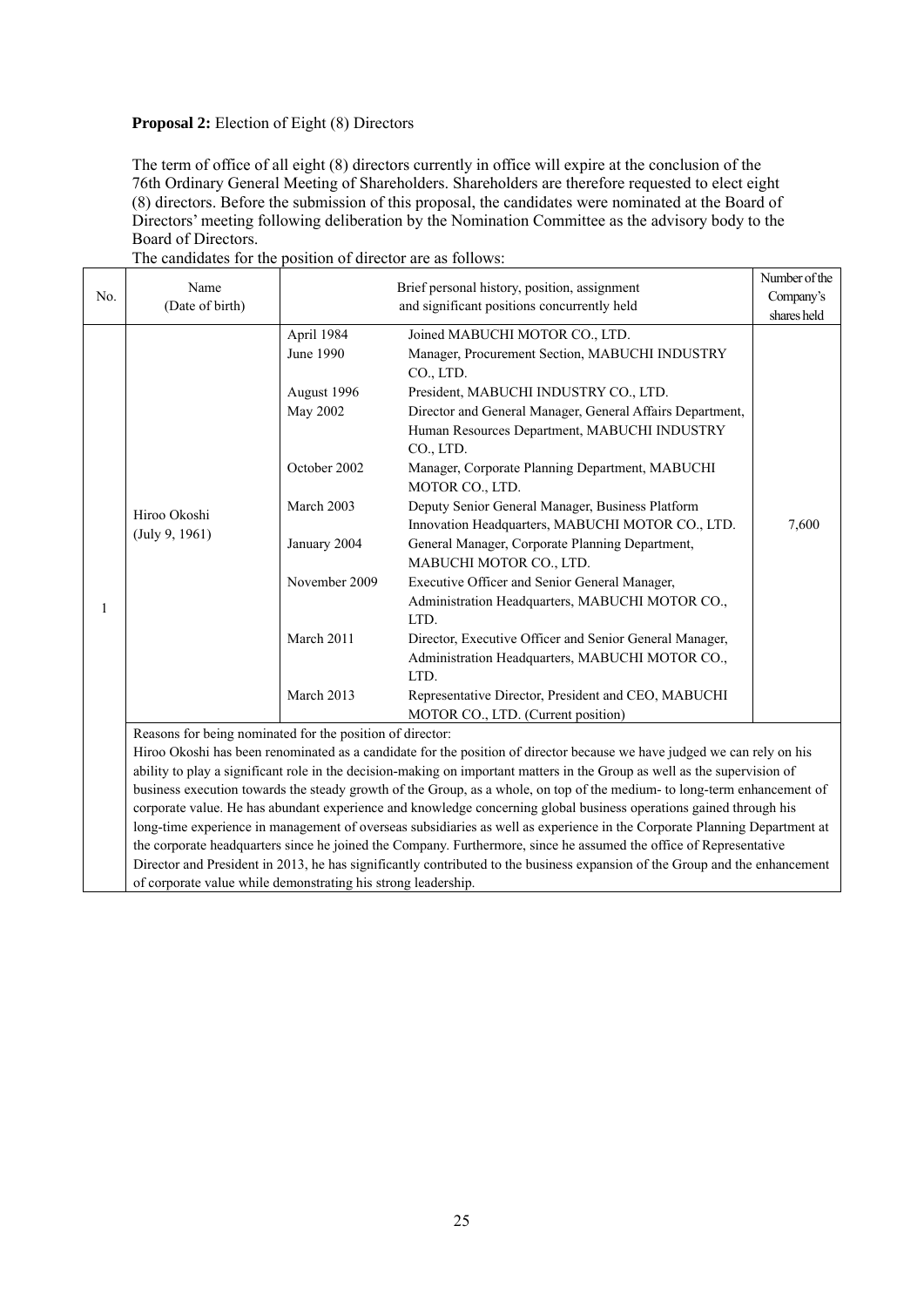|     |                                                                                                                          |                  |                                                                                                                                                                                                                                         | Number of the |  |  |
|-----|--------------------------------------------------------------------------------------------------------------------------|------------------|-----------------------------------------------------------------------------------------------------------------------------------------------------------------------------------------------------------------------------------------|---------------|--|--|
| No. | Name<br>(Date of birth)                                                                                                  |                  | Brief personal history, position, assignment                                                                                                                                                                                            | Company's     |  |  |
|     |                                                                                                                          |                  | and significant positions concurrently held                                                                                                                                                                                             | shares held   |  |  |
|     |                                                                                                                          | April 1984       | Joined MABUCHI MOTOR CO., LTD.                                                                                                                                                                                                          |               |  |  |
|     |                                                                                                                          | January 1985     | Production Engineering Section, MABUCHI MOTOR                                                                                                                                                                                           |               |  |  |
|     |                                                                                                                          |                  | TAIWAN LTD.                                                                                                                                                                                                                             |               |  |  |
|     |                                                                                                                          | September 1991   | Process Design Section, Production Engineering                                                                                                                                                                                          |               |  |  |
|     |                                                                                                                          |                  | Department, Research and Development Headquarters,                                                                                                                                                                                      |               |  |  |
|     |                                                                                                                          |                  | MABUCHI MOTOR CO., LTD.                                                                                                                                                                                                                 |               |  |  |
|     |                                                                                                                          | March 2002       | Manager, Manufacturing Technology Section, Production<br>Engineering Office, Technology Department, MABUCHI                                                                                                                             |               |  |  |
|     | Masato Itokawa                                                                                                           |                  | MOTOR CO., LTD.                                                                                                                                                                                                                         |               |  |  |
|     | (January 29, 1960)                                                                                                       | March 2005       | General Manager, Quality Assurance Department,                                                                                                                                                                                          | 34,400        |  |  |
|     |                                                                                                                          |                  | MABUCHI MOTOR CO., LTD.                                                                                                                                                                                                                 |               |  |  |
|     |                                                                                                                          | November 2009    | Executive Officer and General Manager, Quality Assurance                                                                                                                                                                                |               |  |  |
| 2   |                                                                                                                          |                  | Department, MABUCHI MOTOR CO., LTD.                                                                                                                                                                                                     |               |  |  |
|     |                                                                                                                          | March 2013       | Director, Executive Officer and General Manager, Quality                                                                                                                                                                                |               |  |  |
|     |                                                                                                                          |                  | Assurance Department, MABUCHI MOTOR CO., LTD.                                                                                                                                                                                           |               |  |  |
|     |                                                                                                                          | March 2016       | Director, Executive Officer and Senior General Manager,                                                                                                                                                                                 |               |  |  |
|     |                                                                                                                          |                  | Quality Assurance Headquarters, MABUCHI MOTOR CO.,                                                                                                                                                                                      |               |  |  |
|     |                                                                                                                          |                  | LTD. (Current position)                                                                                                                                                                                                                 |               |  |  |
|     | Reasons for being nominated for the position of director:                                                                |                  | Masato Itokawa has been renominated as a candidate for the position of director because we have judged we can rely on his                                                                                                               |               |  |  |
|     |                                                                                                                          |                  | ability to play a significant role in the decision-making on important matters in the Group as well as the supervision of                                                                                                               |               |  |  |
|     |                                                                                                                          |                  | business execution on the back of his abundant experience and sophisticated knowledge gained through engaging mainly in                                                                                                                 |               |  |  |
|     |                                                                                                                          |                  | the Production Engineering and Quality Assurance Departments since he joined the Company, in the establishment of quality                                                                                                               |               |  |  |
|     |                                                                                                                          |                  | and environmental systems, and in supervising the Quality Assurance Departments in the Group, as a whole.                                                                                                                               |               |  |  |
|     |                                                                                                                          | April 1982       | Joined MABUCHI MOTOR CO., LTD.                                                                                                                                                                                                          |               |  |  |
|     |                                                                                                                          | November 1992    | Deputy Plant Manager, Guangdong Plant NO. 2, MABUCHI                                                                                                                                                                                    |               |  |  |
|     |                                                                                                                          |                  | INDUSTRY CO., LTD.                                                                                                                                                                                                                      |               |  |  |
|     |                                                                                                                          | February 1997    | General Manager, Production Engineering Department,<br>Guangdong Plant NO. 5, MABUCHI INDUSTRY CO.,                                                                                                                                     |               |  |  |
|     |                                                                                                                          |                  | LTD.                                                                                                                                                                                                                                    |               |  |  |
|     |                                                                                                                          | March 2002       | Manager, Process Design Section, Production Engineering                                                                                                                                                                                 |               |  |  |
|     |                                                                                                                          |                  | Office, Technology Department, MABUCHI MOTOR CO.,                                                                                                                                                                                       |               |  |  |
|     |                                                                                                                          |                  | LTD.                                                                                                                                                                                                                                    |               |  |  |
|     | Tadashi Takahashi                                                                                                        | March 2005       | General Manager, Production Engineering Department,                                                                                                                                                                                     |               |  |  |
|     | (January 2, 1960)                                                                                                        |                  | Research and Development Headquarters, MABUCHI                                                                                                                                                                                          | 4,916         |  |  |
|     |                                                                                                                          |                  | MOTOR CO., LTD.                                                                                                                                                                                                                         |               |  |  |
|     |                                                                                                                          | <b>July 2008</b> | General Manager, Production Engineering Innovation                                                                                                                                                                                      |               |  |  |
| 3   |                                                                                                                          |                  | Center, Research and Development Headquarters,                                                                                                                                                                                          |               |  |  |
|     |                                                                                                                          |                  | MABUCHI MOTOR CO., LTD.                                                                                                                                                                                                                 |               |  |  |
|     |                                                                                                                          | March 2013       | Director, Executive Officer and Senior General Manager,<br>Research and Development Headquarters, MABUCHI                                                                                                                               |               |  |  |
|     |                                                                                                                          |                  | MOTOR CO., LTD.                                                                                                                                                                                                                         |               |  |  |
|     |                                                                                                                          | March 2015       | Director, Managing Executive Officer and Senior General                                                                                                                                                                                 |               |  |  |
|     |                                                                                                                          |                  | Manager, Research and Development Headquarters,                                                                                                                                                                                         |               |  |  |
|     |                                                                                                                          |                  | MABUCHI MOTOR CO., LTD. (Current position)                                                                                                                                                                                              |               |  |  |
|     | Reasons for being nominated for the position of director:                                                                |                  |                                                                                                                                                                                                                                         |               |  |  |
|     | Tadashi Takahashi has been renominated as a candidate for the position of director because we have judged we can rely on |                  |                                                                                                                                                                                                                                         |               |  |  |
|     |                                                                                                                          |                  |                                                                                                                                                                                                                                         |               |  |  |
|     |                                                                                                                          |                  | his ability to play a significant role in the decision-making on important matters in the Group as well as the supervision of                                                                                                           |               |  |  |
|     |                                                                                                                          |                  | business execution on the back of his abundant experience and sophisticated knowledge gained through engaging mainly in<br>the Production Engineering Department since he joined the Company while promoting and supervising production |               |  |  |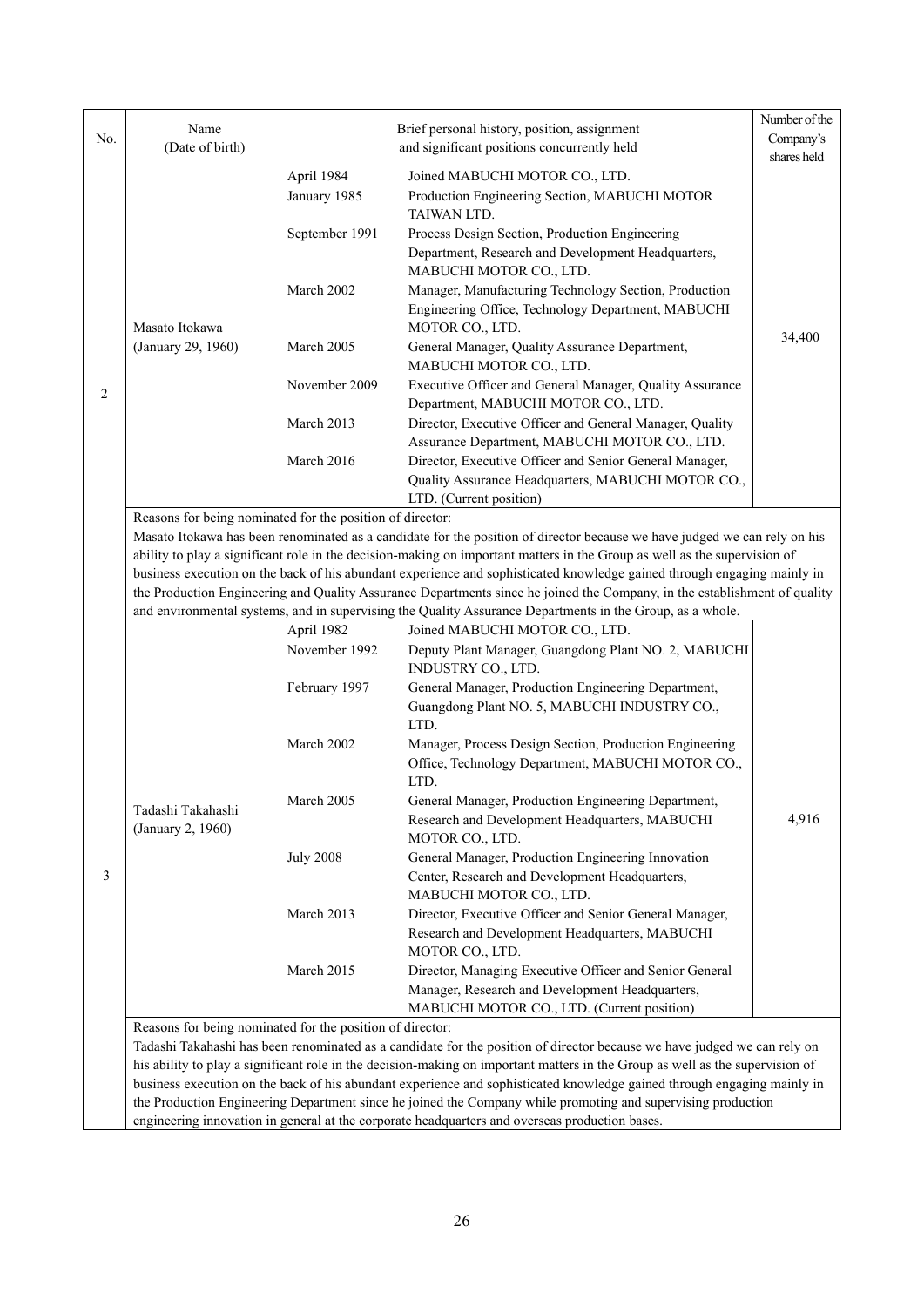| No. | Name<br>(Date of birth)                                   |                                                                                                    | Brief personal history, position, assignment<br>and significant positions concurrently held                                                                                                                                                                                                                                                                                                                                                                                                                                                                                                                                                                                                                        | Number of the<br>Company's<br>shares held |
|-----|-----------------------------------------------------------|----------------------------------------------------------------------------------------------------|--------------------------------------------------------------------------------------------------------------------------------------------------------------------------------------------------------------------------------------------------------------------------------------------------------------------------------------------------------------------------------------------------------------------------------------------------------------------------------------------------------------------------------------------------------------------------------------------------------------------------------------------------------------------------------------------------------------------|-------------------------------------------|
| 4   | Hirotaro Katayama<br>(January 23, 1969)                   | April 1991<br>April 2005<br>March 2007<br>February 2014<br><b>July 2014</b><br>March 2015          | Joined MABUCHI MOTOR CO., LTD.<br>Manager, Business Administration Department, Power Unit<br>Motor Division, MABUCHI MOTOR CO., LTD.<br>President, MABUCHI MOTOR (JIANGSU) CO., LTD.<br>Deputy Senior General Manager, Operations Control<br>Headquarters, MABUCHI MOTOR CO., LTD.<br>Senior General Manager, Operations Control Headquarters,<br>MABUCHI MOTOR CO., LTD.<br>Director, Executive Officer and Senior General Manager,<br>Operations Control Headquarters, MABUCHI MOTOR<br>CO., LTD. (Current position)                                                                                                                                                                                             | 4,500                                     |
|     | Reasons for being nominated for the position of director: |                                                                                                    | Hirotaro Katayama has been renominated as a candidate for the position of director because we have judged we can rely on<br>his ability to play a significant role in the decision-making on important matters in the Group as well as the supervision of<br>business execution on the back of his abundant experience and sophisticated knowledge gained through engaging mainly in<br>the power window lifter business and the management of an overseas subsidiary since he joined the Company, while<br>engaging in the establishment of overseas production bases, and supervising global production and supply structure.                                                                                    |                                           |
| 5   | Tadahito Iyoda<br>(November 22, 1968)                     | April 1999<br>April 2004<br>June 2007<br>November 2009<br>January 2010<br>March 2013<br>March 2015 | Joined MABUCHI MOTOR CO., LTD.<br>President, MABUCHI INDUSTRY CO., LTD.<br>Manager, Global Business Strategy Planning Group,<br>Corporate Planning Department, MABUCHI MOTOR CO.,<br>LTD.<br>Assistant General Manager, Corporate Planning Department,<br>MABUCHI MOTOR CO., LTD.<br>General Manager, Corporate Planning Department,<br>MABUCHI MOTOR CO., LTD.<br>Executive Officer and Senior General Manager,<br>Administration Headquarters, MABUCHI MOTOR CO.,<br>LTD.<br>Director, Executive Officer and Senior General Manager,<br>Administration Headquarters, MABUCHI MOTOR CO.,<br>LTD. (Current position)                                                                                               | 6,230                                     |
|     | Reasons for being nominated for the position of director: |                                                                                                    | Tadahito Iyoda has been renominated as a candidate for the position of director because we have judged we can rely on his<br>ability to play a significant role in the decision-making on important matters in the Group as well as the supervision of<br>business execution on the back of his abundant experience and sophisticated knowledge gained through engaging mainly in<br>the Corporate Planning Departments at the corporate headquarters and an overseas subsidiary since he joined the Company,<br>while participating in the supervision of administrative departments such as the Accounting and Finance, Human Resources,<br>General Affairs, Legal and Corporate Communication Departments, etc. |                                           |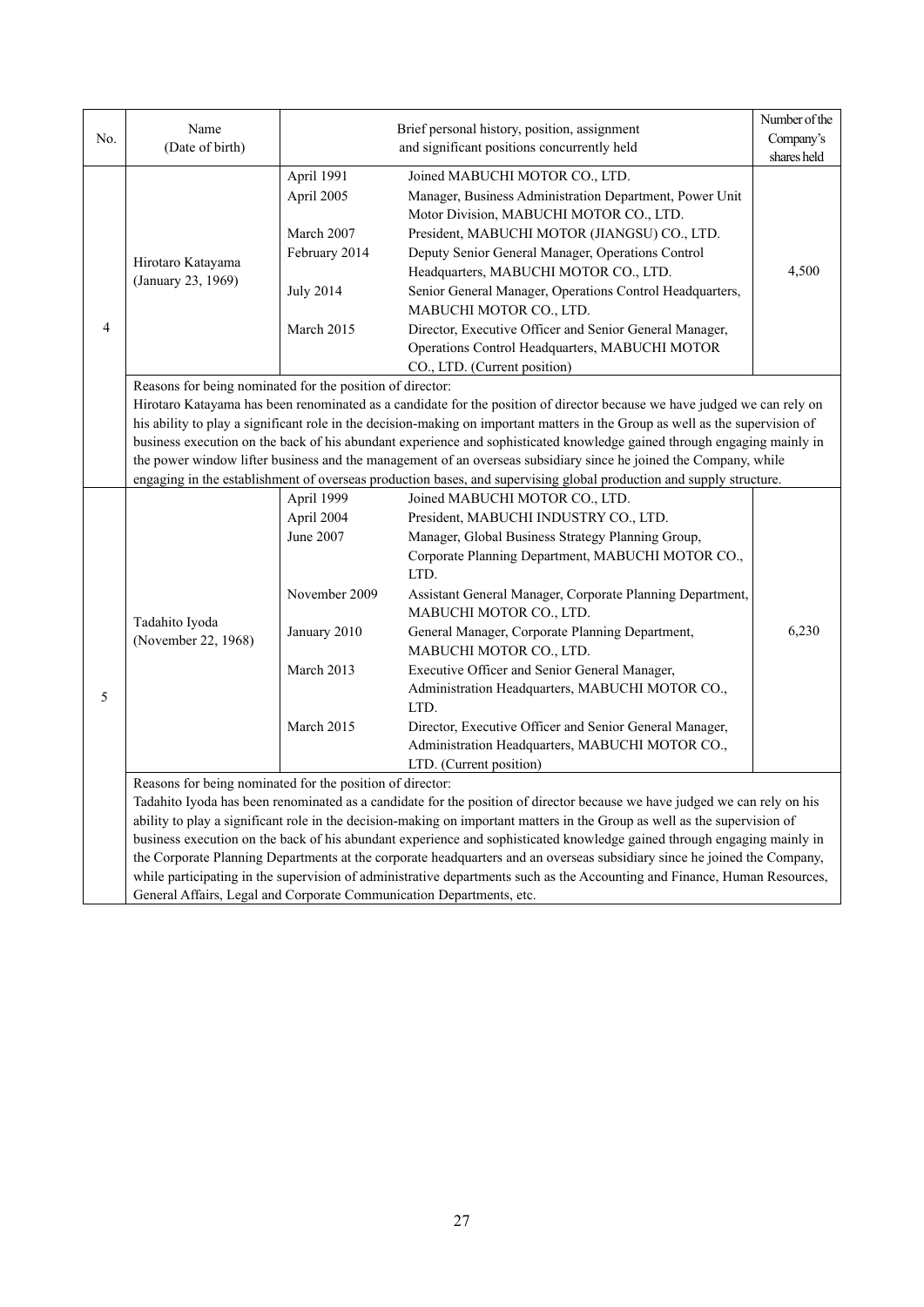|                                                                                                                                                                                                                                                                                                                                                                                                                                                                                                                                                                                                                                         |                                                                                                       |                                                                                                                                                                                                                                                                                                                                                                                                                                                                                                                                                                                                                                                            | Number of the                                                                                                                                                                                                                                                                                                                                                                                                                                                                                                                                                                                                                                                                                                                                                                                                                                                                                                            |  |
|-----------------------------------------------------------------------------------------------------------------------------------------------------------------------------------------------------------------------------------------------------------------------------------------------------------------------------------------------------------------------------------------------------------------------------------------------------------------------------------------------------------------------------------------------------------------------------------------------------------------------------------------|-------------------------------------------------------------------------------------------------------|------------------------------------------------------------------------------------------------------------------------------------------------------------------------------------------------------------------------------------------------------------------------------------------------------------------------------------------------------------------------------------------------------------------------------------------------------------------------------------------------------------------------------------------------------------------------------------------------------------------------------------------------------------|--------------------------------------------------------------------------------------------------------------------------------------------------------------------------------------------------------------------------------------------------------------------------------------------------------------------------------------------------------------------------------------------------------------------------------------------------------------------------------------------------------------------------------------------------------------------------------------------------------------------------------------------------------------------------------------------------------------------------------------------------------------------------------------------------------------------------------------------------------------------------------------------------------------------------|--|
| (Date of birth)                                                                                                                                                                                                                                                                                                                                                                                                                                                                                                                                                                                                                         |                                                                                                       |                                                                                                                                                                                                                                                                                                                                                                                                                                                                                                                                                                                                                                                            | Company's                                                                                                                                                                                                                                                                                                                                                                                                                                                                                                                                                                                                                                                                                                                                                                                                                                                                                                                |  |
|                                                                                                                                                                                                                                                                                                                                                                                                                                                                                                                                                                                                                                         |                                                                                                       |                                                                                                                                                                                                                                                                                                                                                                                                                                                                                                                                                                                                                                                            | shares held                                                                                                                                                                                                                                                                                                                                                                                                                                                                                                                                                                                                                                                                                                                                                                                                                                                                                                              |  |
| Eiji Uenishi<br>(March 15, 1960)                                                                                                                                                                                                                                                                                                                                                                                                                                                                                                                                                                                                        | March 2004<br>October 2004<br><b>July 2007</b><br>March 2013<br>March 2015                            | Joined MABUCHI MOTOR CO., LTD.<br>Manager, Research and Development Group 3, Research<br>and Development Department, Research and Development<br>Headquarters, MABUCHI MOTOR CO., LTD.<br>General Manager, Research and Development Department 2,<br>Research and Development Headquarters, MABUCHI<br>MOTOR CO., LTD.<br>Deputy Senior General Manager, Research and<br>Development Headquarters, MABUCHI MOTOR CO.,<br>LTD.<br>Executive Officer and Deputy Senior General Manager,                                                                                                                                                                      | 3,014                                                                                                                                                                                                                                                                                                                                                                                                                                                                                                                                                                                                                                                                                                                                                                                                                                                                                                                    |  |
|                                                                                                                                                                                                                                                                                                                                                                                                                                                                                                                                                                                                                                         |                                                                                                       |                                                                                                                                                                                                                                                                                                                                                                                                                                                                                                                                                                                                                                                            |                                                                                                                                                                                                                                                                                                                                                                                                                                                                                                                                                                                                                                                                                                                                                                                                                                                                                                                          |  |
| Reasons for being nominated for the position of director:<br>Eiji Uenishi has been newly nominated as a candidate for the position of director because we have judged he has the ability<br>to play a significant role in the decision-making on important matters in the Group as well as the supervision of business<br>execution on the back of his abundant experience and sophisticated knowledge gained mainly through his service as<br>supervisor of research and development, contributing to the improvement of product added-value and the development of<br>new applications and new customers since he joined the Company. |                                                                                                       |                                                                                                                                                                                                                                                                                                                                                                                                                                                                                                                                                                                                                                                            |                                                                                                                                                                                                                                                                                                                                                                                                                                                                                                                                                                                                                                                                                                                                                                                                                                                                                                                          |  |
| Ichiro Hashimoto<br>(October 23, 1947)<br>(Candidate for outside<br>director)<br>(Candidate for<br>notification as an<br>independent director to<br>the Tokyo Stock<br>Exchange)                                                                                                                                                                                                                                                                                                                                                                                                                                                        | <b>July 1998</b><br>April 2007<br>January 2008<br>April 2008<br>April 2010<br>June 2012<br>March 2015 | (currently IHI Corporation)<br>Head of Soma Works of Aero-Engine & Space Operations,<br>Ishikawajima-Harima Heavy Industries Co., Ltd.<br>Executive Officer and President of Power System<br>Operations, Ishikawajima-Harima Heavy Industries Co.,<br>Ltd.<br>Managing Executive Officer and President of Energy and<br>Plants Operations, IHI Corporation<br>Director, Managing Executive Officer and President of<br>Energy and Plants Operations, IHI Corporation<br>Representative Director and Executive Vice President, IHI<br>Corporation<br>Corporate Advisory, IHI Corporation<br>Outside Director, MABUCHI MOTOR CO., LTD. (Current<br>position) | 500                                                                                                                                                                                                                                                                                                                                                                                                                                                                                                                                                                                                                                                                                                                                                                                                                                                                                                                      |  |
|                                                                                                                                                                                                                                                                                                                                                                                                                                                                                                                                                                                                                                         | Name                                                                                                  | April 1970                                                                                                                                                                                                                                                                                                                                                                                                                                                                                                                                                                                                                                                 | Brief personal history, position, assignment<br>and significant positions concurrently held<br>Research and Development Headquarters, MABUCHI<br>MOTOR CO., LTD. (Current position)<br>Joined Ishikawajima-Harima Heavy Industries Co., Ltd.<br>Reasons for being nominated for the position of director:<br>Ichiro Hashimoto has been renominated as a candidate for the position of outside director because we have judged that he is<br>able to provide us with useful and appropriate advice and recommendations regarding overall management based on his<br>long-term experience of corporate management as an executive-level manager of IHI Corporation, with his abundant<br>experience and considerable insight concerning corporate governance in addition to being a person of integrity. Thus, we<br>may expect that the supervisory function over the Company's management in general will be reinforced. |  |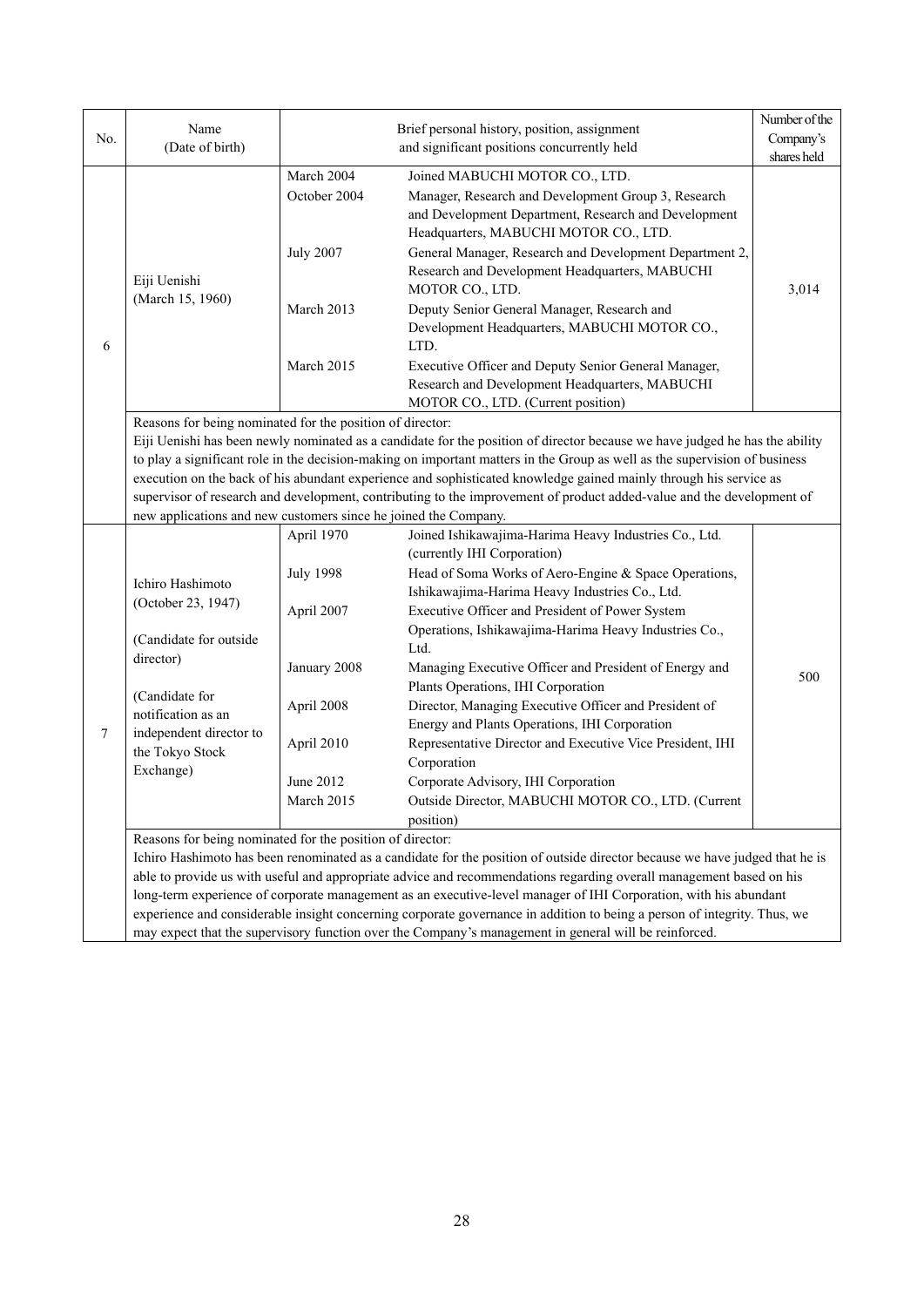| No. | Name<br>(Date of birth)                                                                                                                                                       | Brief personal history, position, assignment<br>and significant positions concurrently held                                                      |                                                                                                                                                                                                                                                                                                                                                                                                                                                                                                                                                                                                                                                                                                                                                                                                                                                                                                                                                                                                                                                                                                                                                                                                                                                               | Number of the<br>Company's |
|-----|-------------------------------------------------------------------------------------------------------------------------------------------------------------------------------|--------------------------------------------------------------------------------------------------------------------------------------------------|---------------------------------------------------------------------------------------------------------------------------------------------------------------------------------------------------------------------------------------------------------------------------------------------------------------------------------------------------------------------------------------------------------------------------------------------------------------------------------------------------------------------------------------------------------------------------------------------------------------------------------------------------------------------------------------------------------------------------------------------------------------------------------------------------------------------------------------------------------------------------------------------------------------------------------------------------------------------------------------------------------------------------------------------------------------------------------------------------------------------------------------------------------------------------------------------------------------------------------------------------------------|----------------------------|
| 8   | Naoki Mitarai<br>(October 30, 1952)<br>(Candidate for outside<br>director)<br>(Candidate for<br>notification as an<br>independent director to<br>the Tokyo Stock<br>Exchange) | April 1976<br><b>July 2000</b><br>April 2003<br>April 2004<br>April 2005<br>January 2006<br>April 2010<br>April 2011<br>April 2014<br>April 2015 | Joined Hitachi, Ltd.<br>General Manager, Employee Relations Department, Hitachi,<br>Ltd.<br>Executive Marketing Manager, Government & Public<br>Corporation Information Systems Sales Management<br>Division, Information & Telecommunication Systems<br>Group, Hitachi, Ltd.<br>Deputy General Manager, Government & Public<br>Corporation Information Systems Sales Management<br>Division, Information & Telecommunication Systems<br>Group, Hitachi, Ltd.<br>General Manager, Group Company Office, Hitachi Group -<br>Corporate Strategy, Hitachi Group Headquarters, Hitachi,<br>Ltd.<br>General Manager, Group Company Office, Hitachi Group<br>Headquarters, Hitachi, Ltd.<br>General Manager, Corporate Administration Division,<br>Human Capital Group, Hitachi, Ltd.<br>Vice President and Executive Officer, General Manager,<br>Human Capital Group and General Manager, Corporate<br>Administration Division, Human Capital Group, Hitachi,<br>Ltd.<br>Senior Vice President and Executive Officer, Chief Human<br>Resources Officer (CHRO) and Chief Risk Management<br>Officer (CRO), Hitachi High-Technologies Corporation<br>Representative Executive Officer, Executive Vice President<br>and Executive Officer, Hitachi High-Technologies | shares held                |
|     |                                                                                                                                                                               | April 2016<br>Reasons for being nominated for the position of director:                                                                          | Corporation<br>Executive Adviser, Hitachi High-Technologies Corporation<br>(Current position)                                                                                                                                                                                                                                                                                                                                                                                                                                                                                                                                                                                                                                                                                                                                                                                                                                                                                                                                                                                                                                                                                                                                                                 |                            |

Naoki Mitarai has been newly nominated as a candidate for the position of outside director because we have judged that he will be able to provide us with useful and appropriate advice and recommendations regarding overall management based on his long-term experience of corporate management as an executive officer in Hitachi, Ltd. and its group companies, with his abundant experience and considerable insight concerning corporate governance in addition to being a person of integrity. Thus, we may expect that the supervisory function over the Company's management in general will be reinforced.

(Notes)

- 1. No special relationship exists between the Company and the candidates.
- 2. Ichiro Hashimoto and Naoki Mitarai are candidates for the position of outside director.
- 3. Ichiro Hashimoto is currently an outside director of the Company, and his term of office will have reached two years at the conclusion of the 76th Ordinary General Meeting of Shareholders.
- 4. As per Article 427, Paragraph 1, of the Companies Act, the Company entered into an agreement with Ichiro Hashimoto to limit his liabilities for damages as provided in Article 423, Paragraph 1, of the Companies Act. The limit of liabilities under the agreement shall be the amount set forth in Article 425, Paragraph 1, of the Companies Act. If Ichiro Hashimoto's renomination is approved, the Company intends to extend said agreement with him. If Naoki Mitarai is elected as an outside director, the Company intends to enter into a similar agreement to limit his liability for damages.
- 5. The Company registered Ichiro Hashimoto as an "independent officer," as stipulated by the Tokyo Stock Exchange. If he is renominated, the Company intends to continue to designate him as an "independent officer." In addition, as Naoki Mitarai satisfies the requirements of an "independent officer," as stipulated by the Tokyo Stock Exchange, the Company intends to register him as an "independent officer" at the Exchange if he is elected as an outside director.